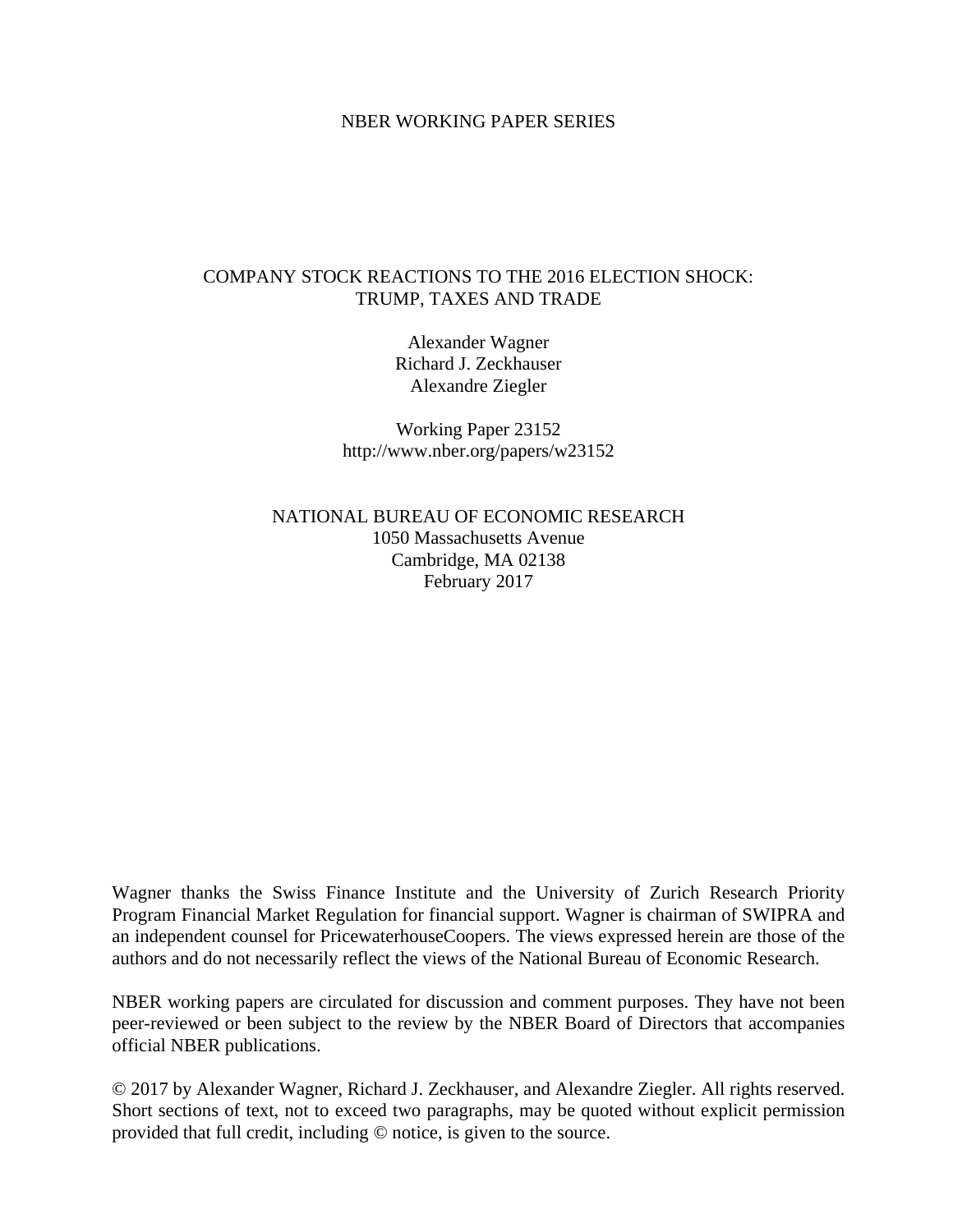Company Stock Reactions to the 2016 Election Shock: Trump, Taxes and Trade Alexander Wagner, Richard J. Zeckhauser, and Alexandre Ziegler NBER Working Paper No. 23152 February 2017 JEL No. G12,G14,H25,O24

### **ABSTRACT**

The election of Donald J. Trump as the 45th President of the United States of America on 11/8/2016 came as a surprise. Markets responded swiftly and decisively. This note investigates both the initial stock market reaction to the election, and the longer-term reaction through the end of 2016. We find that the individual stock price reactions to the election – that is, the market's vote – reflect investor expectations on economic growth, taxes, and trade policy. Heavy industry and banking were relative winners, whereas healthcare, medical equipment, pharmaceuticals, textiles, and apparel were among the relative losers. High-beta stocks and companies with a hitherto high tax burden benefited from the election. Although internationally-oriented companies may profit under some plans of the new administration, several other arguments suggest a more favorable climate for domestically-oriented companies. Investors have found the domesticfavoring arguments to be stronger. While investors incorporated the expected consequences of the election for US growth and tax policy into prices relatively quickly, it took them more time to digest the consequences of shifts in trade policy on firms' prospects.

Alexander Wagner University of Zurich - Swiss Finance Institute Department of Banking and Finance Plattenstrasse 14 CH-8032 Zurich, Switzerland and CEPR alexander.wagner@bf.uzh.ch

Richard J. Zeckhauser John F. Kennedy School of Government Harvard University 79 John F. Kennedy Street Cambridge, MA 02138 and NBER richard\_zeckhauser@harvard.edu

Alexandre Ziegler Department of Banking and Finance University of Zurich Plattenstrasse 14 CH-8032 Zurich Switzerland alexandre.ziegler@bf.uzh.ch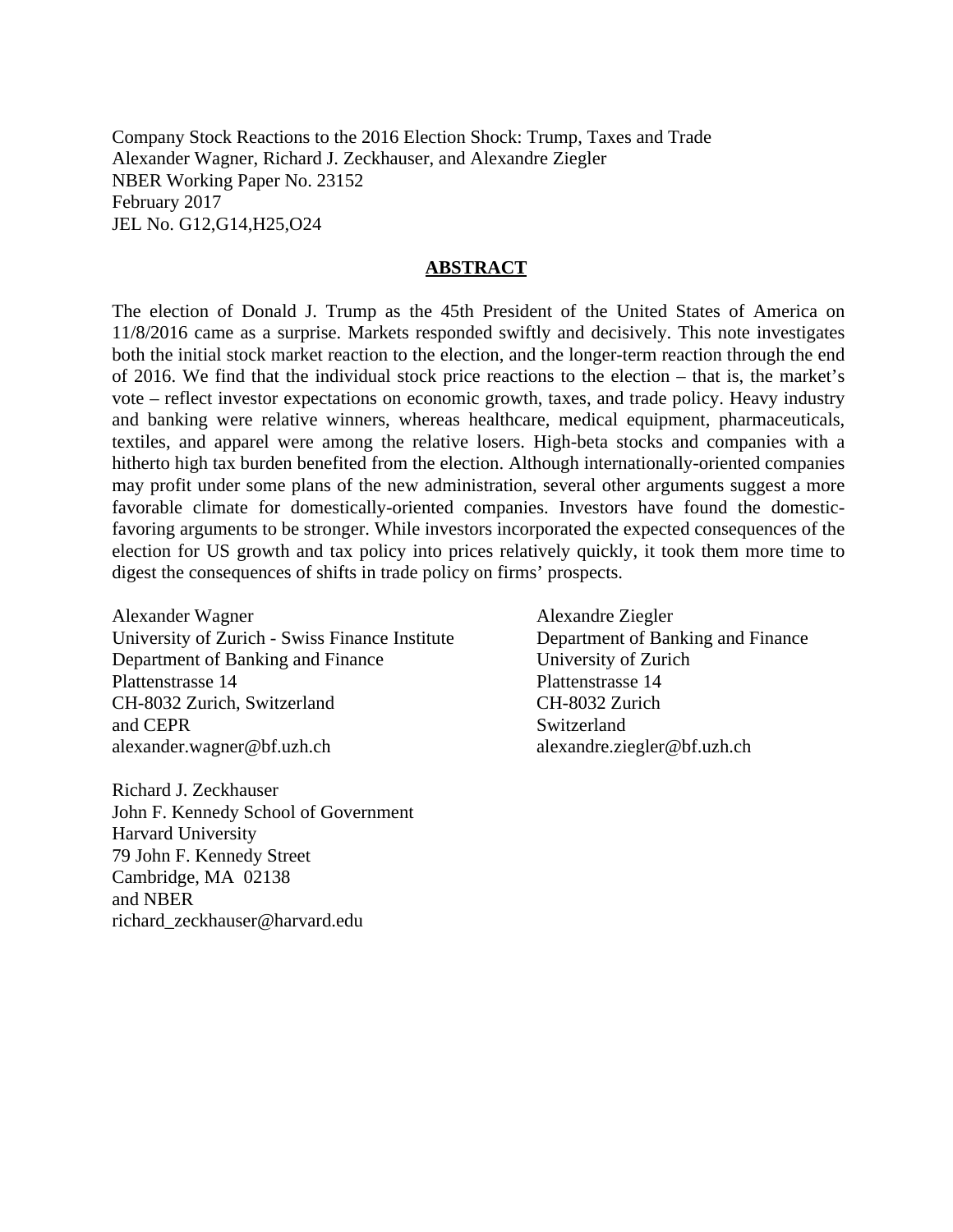# **1 Introduction**

 $\overline{a}$ 

The election of Donald J. Trump as the  $45<sup>th</sup>$  President of the United States of America on  $11/8/2016$  surprised most observers. The election's unexpected outcome<sup>1</sup> combined with the wide policy differences between the two candidates caused substantial reactions on financial markets. Large price moves were recorded across asset classes, including stocks, bonds, and exchange rates. While analyst commentary on the implications of this historic election for individual firms or industries abounds, to our knowledge, no academic study has investigated which industries and firms will benefit or suffer under the new administration. Assessing the winners and losers from the election is interesting, because there were sizable differences in the policies favored by the two candidates in at least four economically important areas: government spending (and the size of the deficit), taxation, trade policy, and regulation.

This paper uses the reactions of individual stock prices during the days and weeks following the election to identify the relative winners and losers from the Trump administration's expected policies. In an era where politics is extremely polarized and forward-looking assessments of economic prospects are often tilted and exaggerated, it is instructive to investigate investors' assessment of the prospects for different firms and industries.

While there is a large literature on the effect of elections on financial markets, the 2016 Presidential election is particularly interesting because it is rare, in developed economies, to have an instance of such a surprising outcome when the two candidates favored such disparate policies.<sup>2</sup> What is more, with the notable exception of the Mexican Peso, changes in the prices of many assets following the election were the opposite of those that had been forecast if Trump were to win. This occurred even though the forecasts had empirical support. For instance, in a study of asset price moves during the first Presidential debate on September 26, 2016, Wolfers and Zitzewitz (2016) had found a strong positive relationship between the odds of Clinton winning on Betfair and the returns on all major US equity index futures. While stock index futures fell sharply on election night as the outcome of the election became known, stock

 $1$  On the morning of Election Day, Trump's chances were 17% on Betfair and 28% on 538Silver.

 $2$  For example, Niederhoffer, Gibbs, and Bullock (1970) consider Dow Jones Industrial Average responses to elections and nominating conventions. Moreover, a substantial literature studies the stock market development during Democratic and Republican administrations over the longer run. For example, Santa-Clara and Valkanov (2003) document a "presidential premium" (especially for large-cap stocks) during Democratic presidencies.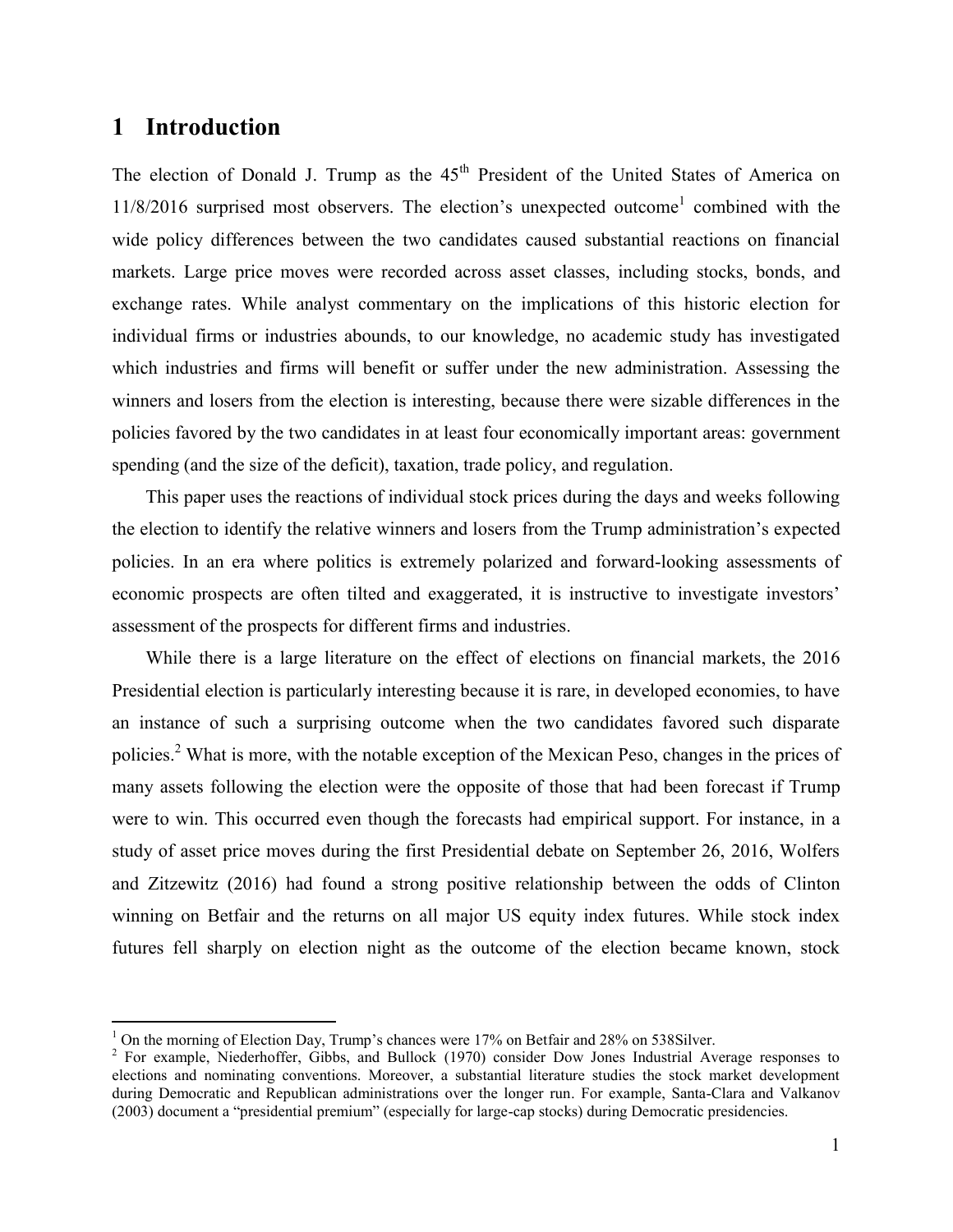markets finished up on the day following the election and rallied strongly during the rest of the year.

It is impossible to determine whether the market's rally will continue beyond the time of this writing, and whether what has happened so far has been due to overall beliefs about the economy and firm fundamentals, to the view that a Trump administration will be good for business (e.g., much lower corporate taxes and reduced regulation), and/or just some combination of excess animal spirits and group exuberance. As such, the "Trump Rally" isn't that unusual: the overall market tends to rise after elections historically. What is surprising about the post-election rally is its magnitude, and its sharp difference from the significant decline that most forecasters had predicted if Trump won the election.

It is impossible to diagnose the reasons for a particular overall movement in the stock market, as there is just one observation. Recognizing this, this paper investigates the differential performance of a large number of stocks to determine which factors produced relative winners and relative losers among companies as the stock market moved sharply upward after the election. These results shed some light on the effect of expectations about policy, particularly taxation, trade policy, and regulation – on individual firms. At the industry level, the stock market reactions from the day after the election through the end of the year broadly follow expected benefits and costs relative to the alternative outcome, the election of Hillary Clinton. Heavy industry (which Trump has promised to resurrect) and financial firms, which he has said he would deregulate, performed well. By contrast, healthcare, medical equipment, and pharmaceuticals lost dramatically (presumably due to the expectation that Obamacare would be dismantled or at least significantly altered), as did textile and apparel firms, reflecting their significant dependence on imports, which Trump has vowed to strongly discourage. Business supplies and shipping containers also lost, probably reflecting his tough stance on trade. It is noteworthy that even after controlling for the rally in the broad market, several low-beta industries (beer, tobacco, food products, utilities) were losers, while cyclical industries tended to be winners. Presumably, expectations of higher growth induced investors to rotate from low-risk to high-beta industries.

All assessments of industries or companies below address relative not absolute assessments, since the stock market was up so dramatically, implying that many relative losers actually gained in price, but not nearly so much as relative winners. Turning to the different policy areas, we find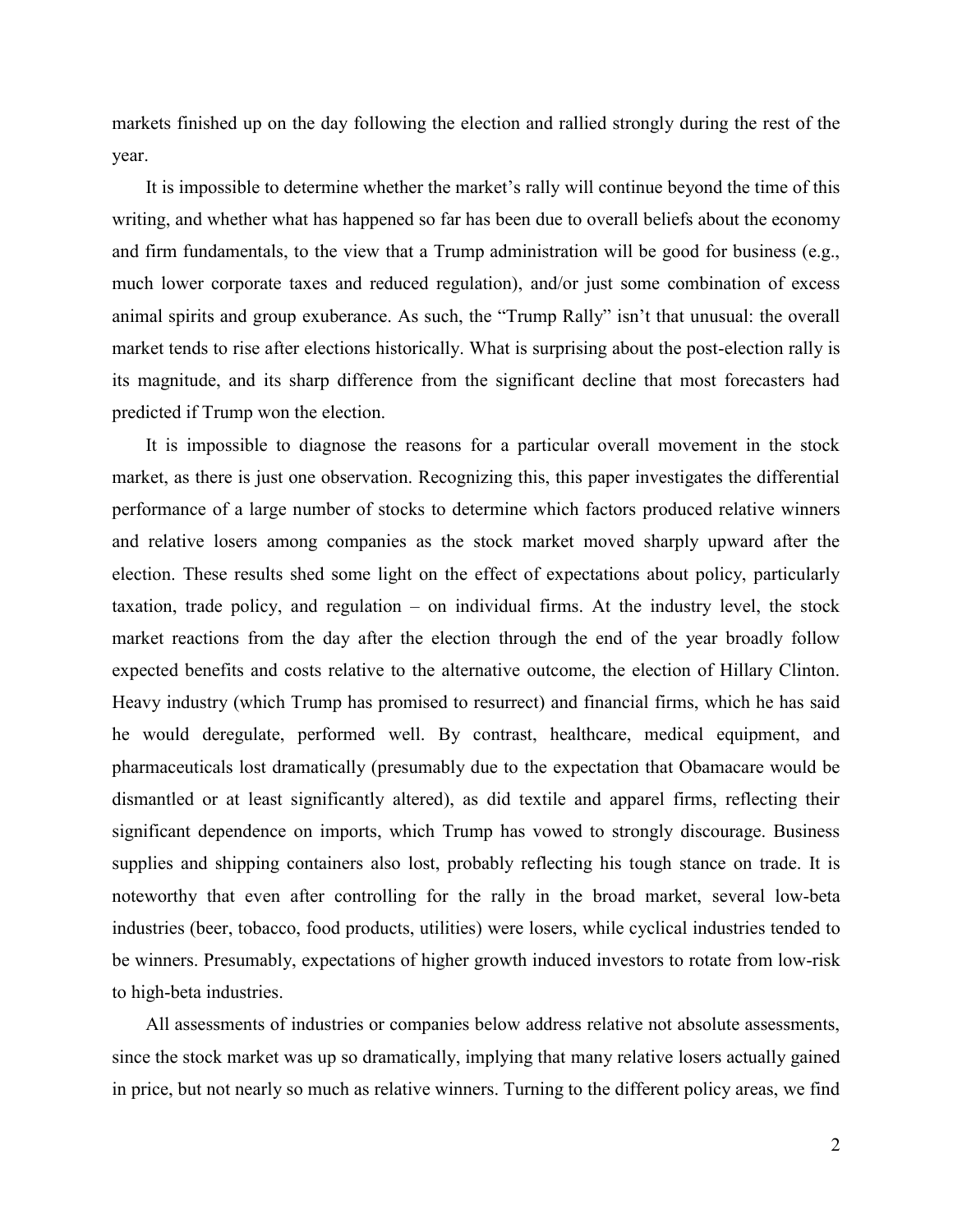evidence that both growth prospects and expectations of a major corporate tax cut were viewed positively by the stock market. By contrast, the stock market's reactions imply negative expectations about the effects of the incoming administration's anticipated policies for internationally-oriented firms. Interestingly, markets did not process information on these various aspects at the same speed. While the positive impacts of corporate tax cuts and higher growth were apparent in the cross-section of stock returns on the first day after the election, the negative impact of expected policy changes on internationally-oriented firms mostly became felt later on. Investors also downgraded companies with high interest expenses. This result does not necessarily have to do with an expectation regarding interest deductibility being abolished (as is the case under some Trump/Republican plans), as deductions also lose value when taxes are cut. Investors thus far think that expensing capital investments is either unlikely to be implemented, or not consequential.

# **2 Asset price responses to news**

If the market responds optimally to the election outcome, the change in the market price of any asset will reflect both the difference in its expected discounted payoff between the two possible outcomes and the *ex ante* probability of the outcome. The advantage of considering asset price changes is that they capture current expectations; the researcher need not trace all the future changes to cash flows and discount rates separately (Schwert 1981). Formally, let *PC* and *P<sup>T</sup>* denote the asset's expected price conditional on Clinton and Trump winning, respectively, implying that  $\pi_c$  and  $\pi_T = 1 - \pi_c$  are the probabilities of the two outcomes. Ignoring discounting over the short period at hand, and assuming that risk aversion is a minor factor,<sup>3</sup> the asset's price before the election is given by

$$
P = \pi_C P_C + \pi_T P_T.
$$

The price change for the asset given that Trump won is given by

$$
\Delta P = P_T - P = (P_T - P_C)(1 - \pi_T).
$$

<sup>&</sup>lt;sup>3</sup> Risk aversion on overall market movements would, of course, be reflected in beta. Stocks expected to perform better in an unfavorable overall outcome would be priced higher and vice versa.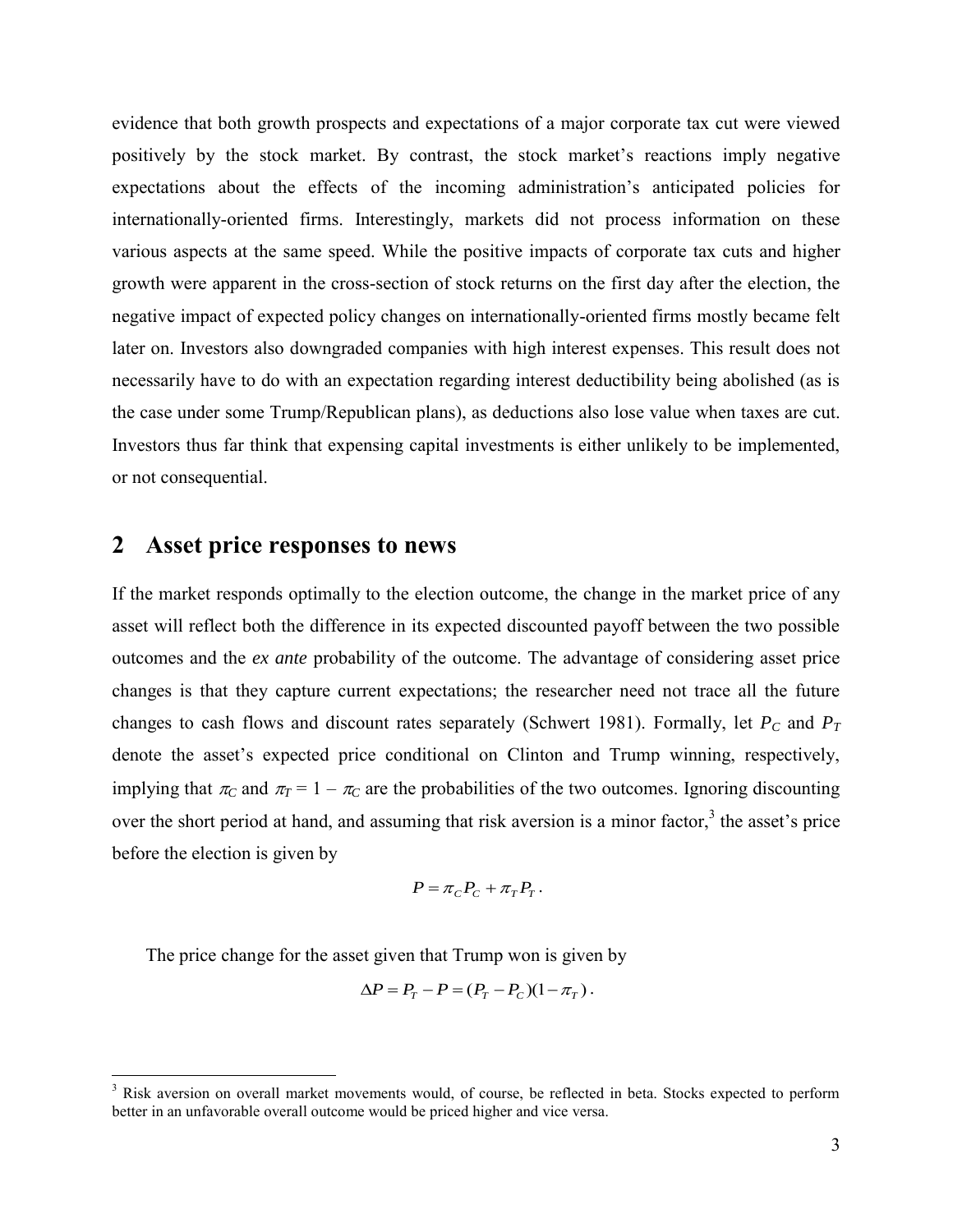In words, the price change once the election results become known is the difference in prices between the two outcomes, times the size of the election surprise, which is one minus the ex ante probability of Trump winning. Intuitively, if Trump's election had been certain ex ante, there would have not have been a price reaction on the day after the election. Scaling this expression by the initial price, the return on the asset once the election results become known is given by

$$
R = \frac{P_T - P}{P} = \frac{(P_T - P_C)(1 - \pi_T)}{P}.
$$

Note that while the election surprise is the same for all assets, individual assets will respond to the election outcome differently, depending on the sign and magnitude of the spread between  $P_c$  and  $P_T$ . For assets that would have benefitted from a Clinton outcome relative to Trump,  $P_c$  >  $P_T$ , with the inequality reversed for assets that would be helped by a Trump outcome. To presage some of our findings, stocks had very different reactions to the outcome. By considering the cross-section of stock returns, we can thus infer whether the incoming administration's expected policies are viewed as favorable or not for a particular firm or industry, and the extent and speed with which markets incorporated differences between the candidates in the different policy dimensions into prices.

Two factors make the 2016 Presidential election an ideal setting for such an analysis. First, there was a significant gap between the pre-election probabilities and the election outcome. Clinton was the clear favorite on betting markets, in polls, and on election-modeling websites. For instance, on November 7, the probability of Clinton winning on Betfair was 83%, while on the day of the election, even the FiveThirtyEight forecast, which was the major site that gave Trump the highest probability of winning, put the Clinton odds between 71% and 72%. Second, there were major differences between the policies favored by the two candidates. This combination explains why the asset price reactions on numerous markets, from stock indices to bonds to exchange rates, were so strong.

While the election outcome did reduce uncertainty about firms' prospects, it hardly rendered those uncertainties modest for a number of reasons. First, the elected candidate is expected to backtrack on some pledges made on the campaign trail, even some made repeatedly, or change his mind on intended policies or the strength with which he will pursue them. Second, many policies need Congressional approval. Although the Republicans currently control Congress,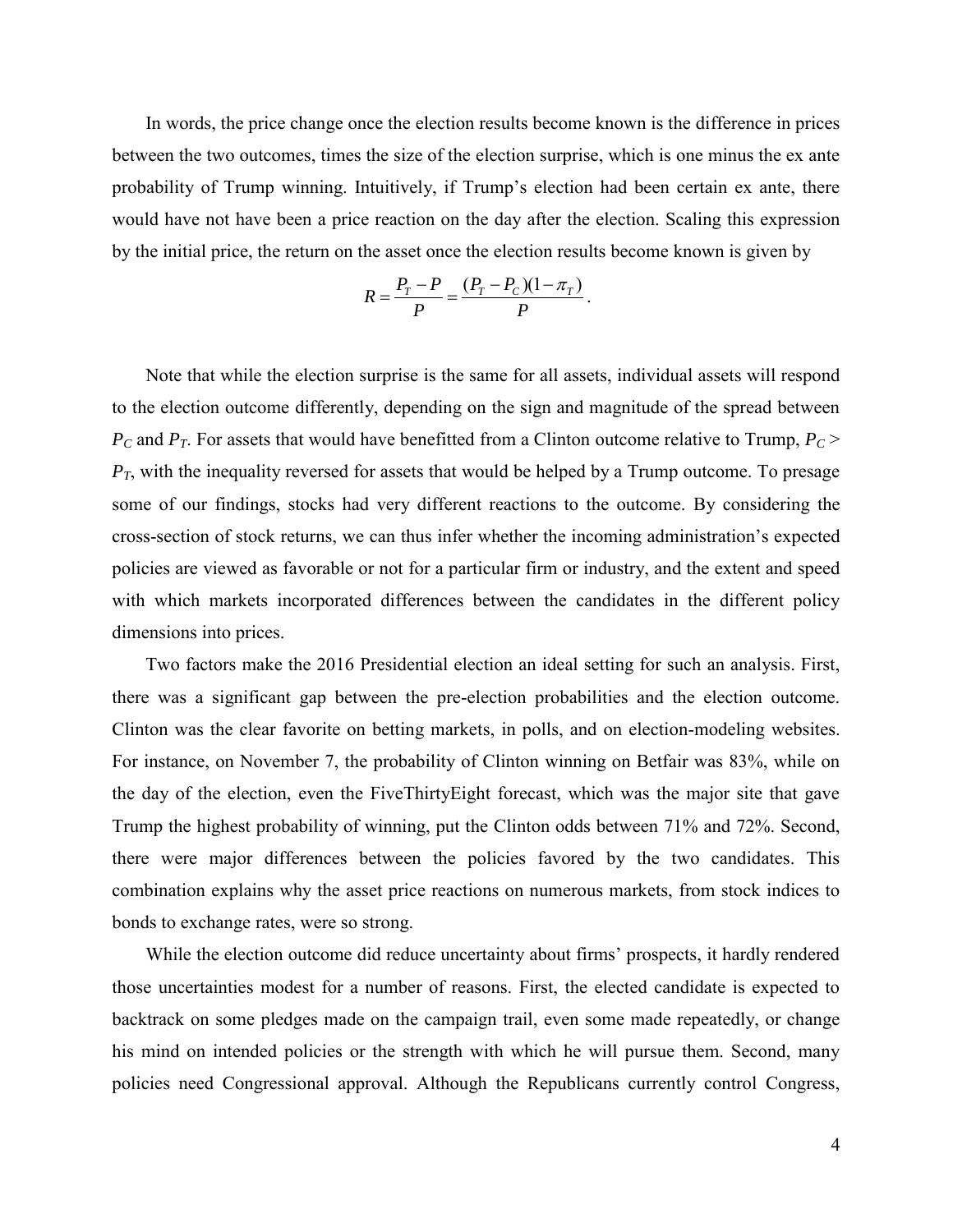their majority in the Senate is merely two, and a number of Republican senators dislike Trump and/or some of his policies. Thus, he may push policies, but Congress may not approve. Accordingly, the specific design and perceived probabilities of various policies being implemented remained subject to large shifts even after the election results were known. Thus, sizable relative asset-price reactions could be expected in the weeks that followed.

Though our focus is on individual companies and industries, it is important to note the dramatic stock market development since Trump's election became known. The overall stock market, as represented by the S&P 500, marched upward by 4.64% to year-end, and a further 1.45% through the Inauguration on January 20, 2017. This development is noteworthy for multiple reasons. First, prior to the election, it was broadly felt that the stock market would fall significantly if Trump were elected. Wolfers and Zitzewitz (2016) investigate the reaction of a number of asset prices during the first Presidential debate on September 26, 2016. They find a strong positive relationship between the odds of Clinton winning from Betfair and the returns on all major US equity index futures. During the debate, which lasted from 9 to 11 p.m., the odds of Clinton winning rose from 63 to 69%, and S&P 500 futures by 0.71%, implying a S&P 500 value about 12% higher under Clinton than under Trump. On the day following the election, Bank of America Merrill Lynch cut its forecasts for US GDP growth by half a percentage points in both the first and second quarters of 2017, and warned of "despair in the financial markets". Second, there were no significant surprises about economic prospects, or President-elect Trump's plans during this period. Third, the sustained surge was conceivably a reaction to both the election results and the surprising favorable market movement immediately following the election. If so, it would represent a dramatic form of Post Information-Revelation Drift. Alternatively, it might just represent the common phenomenon of the market having a sustained movement up or down, despite little new information being revealed.

# **3 Data and empirical strategy**

The surprising election outcome provides an ideal setting for an event study. Our empirical strategy, therefore, is to regress abnormal returns (ARs) on firm characteristics. Since markets may need time to digest new information, and further information on the incoming administration's proposed policies became clearer only after the election, we consider different sets of abnormal returns: those from the day after the election through to the end of 2016, those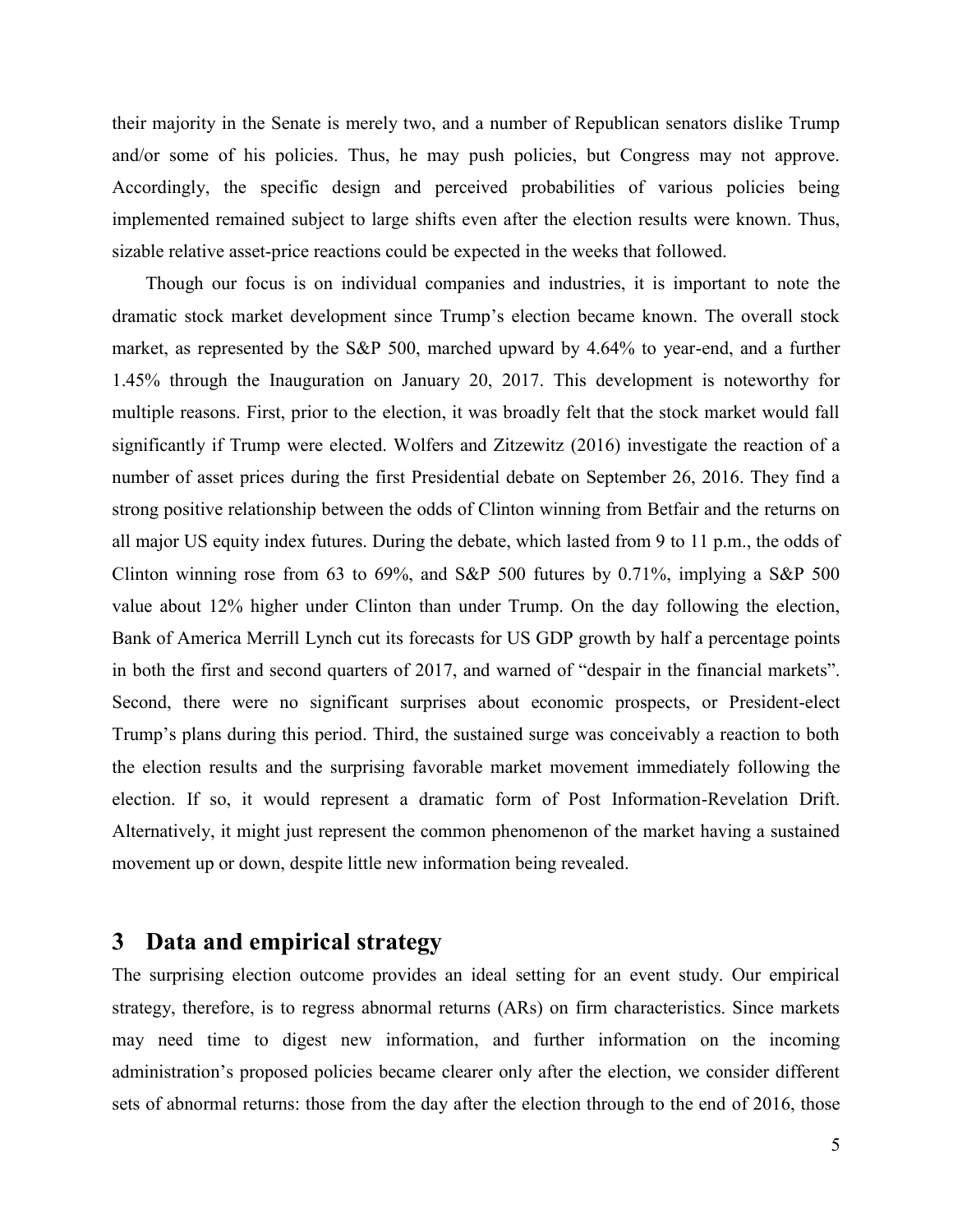on the day after the election, and the drift from two days after the election to the end of 2016. This allows us to shed light on both the overall reaction and the speed with which the market reacted. We note that the end of 2016 is a somewhat arbitrary end point. (In the text, we refer to December 31, 2016 as the end of the year, though December 30, 2016 was the last trading day.)

Our sample includes the S&P 500 constituents as of the day of the election.<sup>4</sup> The S&P 500 index includes the largest, most liquid U.S. stocks; they get the greatest analyst coverage and the strongest investor attention. Together, the index constituents represent roughly 80% of the U.S. equity market capitalization.

We obtain stock prices adjusted for splits and net dividends from Bloomberg. We then compute each stock's market beta from an OLS regression of daily stock returns in excess of the risk-free rate on the excess returns on the S&P 500 total return index for the period from September 30, 2015 to September 30, 2016 (estimation window).<sup>5</sup> The risk-free rate is the onemonth T-bill rate.<sup>6</sup> We then compute abnormal returns for all days surrounding the November 8, 2016 election as the daily excess return on the stock minus beta times the S&P 500 excess return. Although stock returns are driven by common factors beyond moves in the broad market – the most examined factors being size, value, and momentum – we choose to correct only for market moves in our analysis because the election outcome is likely to have caused shifts in these factors as well. Controlling for them would therefore eliminate part of the effects that we wish to document.

Figure 1 plots some quantiles of the distributions of the returns in the election week and in the November 9 to December 31 time window, and indicates substantial heterogeneity in firms' reactions. It is noteworthy (though not surprising) that the spreads of the abnormal returns after the election greatly exceed those before.

<sup>&</sup>lt;sup>4</sup> The exact date chosen is not critical since there were no changes in the composition of the index between September 30, 2016 and December 2, 2016, and only a single change through December 31.

 $<sup>5</sup>$  Data are available for the entire estimation window for 493 out of the 500 firms. The seven other firms have a short</sup> return history because they result from spin-offs and met the index inclusion criteria soon after their first trade date. An example is Hewlett Packard Enterprise Company, which was spun off from HP Inc. on 11/02/2015 and entered the S&P 500 index on that same date. Beta for these firms is estimated using returns from the date the firm was first traded to September 30, 2016.

 $6$  The results are virtually identical if we use the returns on the S&P 500 price index instead of those on the total return index and/or the Fed funds rate instead of the T-bill rate.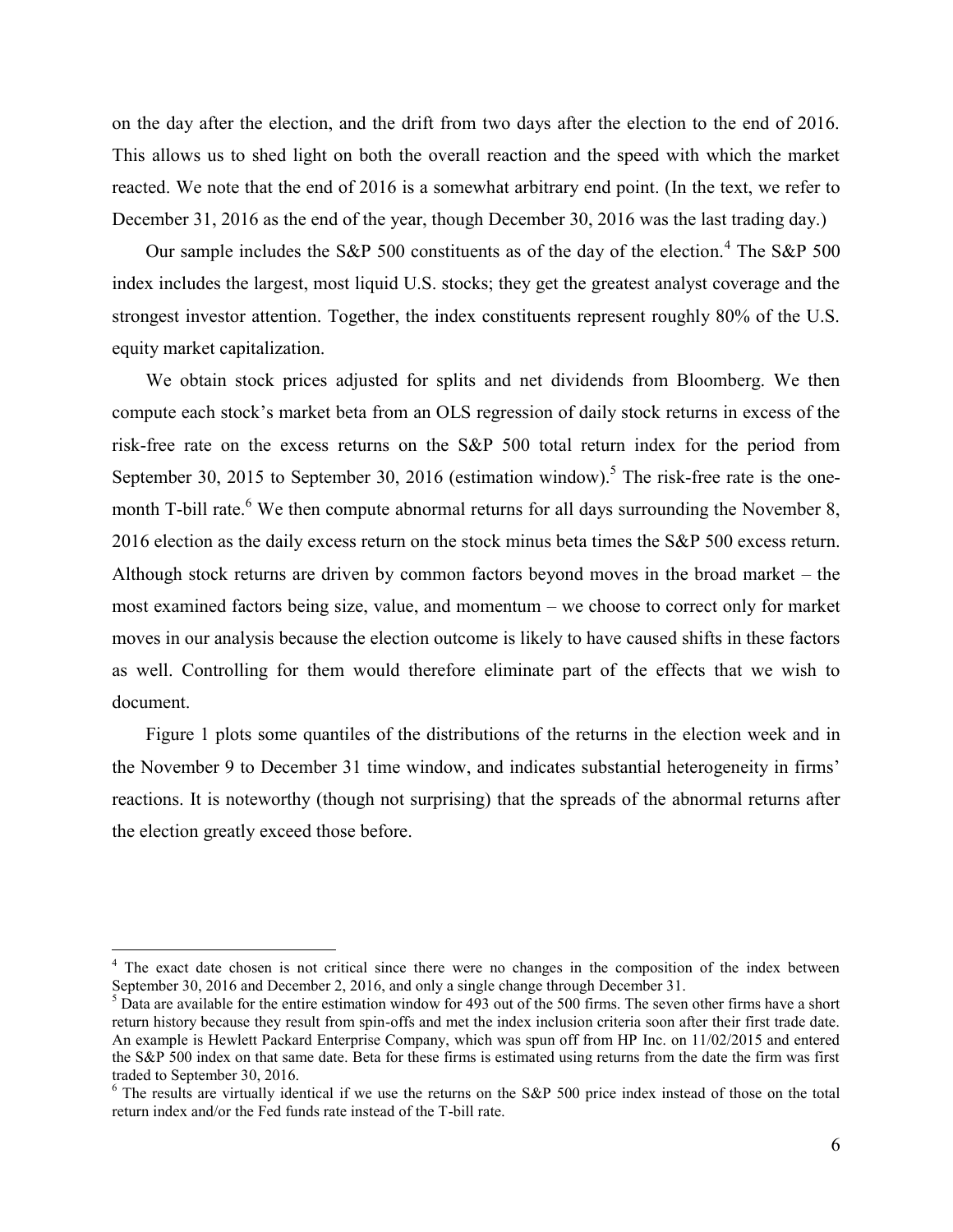

**Figure 1: Abnormal stock returns in the election week and beyond** 

This figure shows the abnormal returns in each of the 5 days of the election week as well as the cumulative abnormal return from November 9 (one day after the election) to December 31, 2016

We obtain explanatory variables mostly from Compustat Capital IQ. We use the most current accounting data for all companies. For most companies, this means we use December 31, 2015 data. Several companies have fiscal years that end in other months. Thus, we have 79 companies for which calendar year 2016 data are included.<sup>7</sup> The cash effective tax rate (cash ETR) is computed following Dyreng, Hanlon, Maydew, and Thornock (2017) as the percent cash taxes paid relative to current year pretax income.<sup>8</sup> As an alternative proxy for the tax rate, we use the disclosed effective tax rate (which uses tax expenses, instead of cash taxes paid), collected from the tax footnotes of 10-K statements by Audit Analytics. We obtain the percentage of firm revenue from foreign sources from Bloomberg, and we supplement these data with information from Compustat geographical segment data. As a proxy for production costs incurred abroad,

<sup>&</sup>lt;sup>7</sup> Even among the companies with December 31 as fiscal year end, there are already a few companies in Compustat with year-end 2016 data. It is in principle conceivable that they adjusted their accounting after the election, but a robustness check reveals that using year-end 2015 data yields similar results.

 $8$  As in their study, when using this variable, we restrict the sample to those firms with positive pre-tax income (all but 43 companies) as well as a tax rate below 100% (all but 3 companies).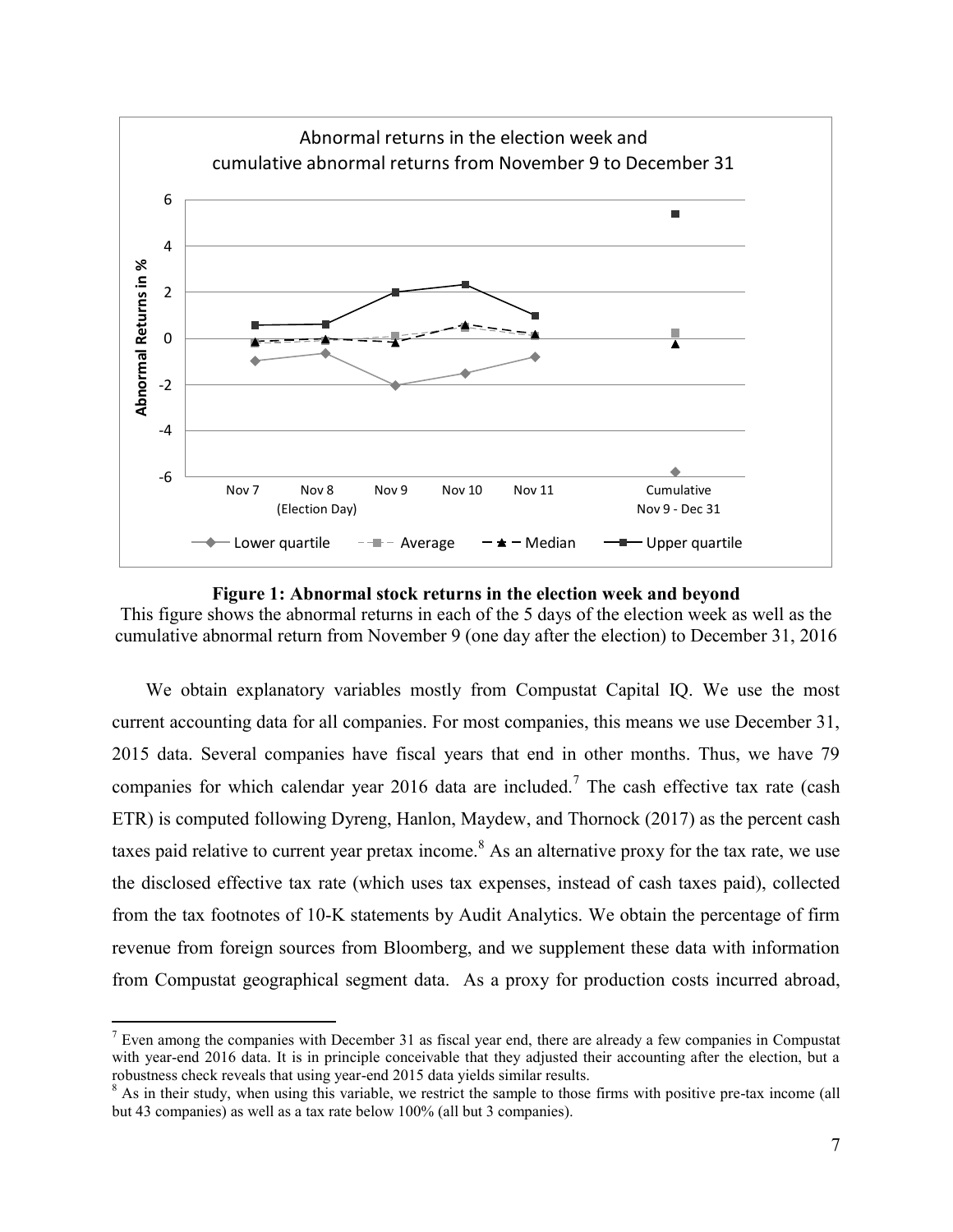we compute the percentage of non-US assets in total assets from Compustat geographical segment data. As for many companies, this variable is not yet available for 2016; we use data for the years 2013, 2014, and 2015. There are some missing data on foreign revenues, foreign assets, and/or foreign profits. From Audit Analytics, we obtain data for indefinitely reinvested foreign earnings as of May 2016, and we divide this number by total assets to obtain our proxy for cash held abroad. All other variables are standard. Table 1 provides the details of the computation.. All explanatory variables (except market cap) are winsorized at the 1% and 99% levels.

#### **Table 1: Descriptive statistics**

Our sample includes the S&P 500 constituents as of November 8, 2016. Abnormal returns for all days from November 9, 2016 to December 31, 2016 are computed as the daily excess return on the stock minus beta times the S&P 500 excess return, where beta is estimated on daily excess returns from September 30, 2015 to September 30, 2016. The risk-free rate is the 1-month T-bill rate. The following variables are from Compustat or computed based on Compustat data (Compustat mnemonics in capitals in parentheses): Total Assets (AT), Market value of equity (CSHO\*PRCC\_F), Percent revenue growth (100\*(SALE-SALEt-1)/SALEt-1, Profitability (100\*pretax income / assets =  $100*(PI/AT)$ ), Cash taxes paid in percent of current year pretax income (100\*(TXPD/PI)), Percent profits from foreign activities (100\*PIFO/PI), Foreign operations in percent of assets (100\*abs(PIFO)/AT), Leverage (DLTT+DLC)/AT, Interest expenses in percent of assets (100\*XINT/AT), Capital expenditures in percent of assets (100\*CAPX/AT). The sources of additional variables are as follows: The disclosed effective tax rate in percent and Indefinitely reinvested foreign earnings (which we divide by AT) are obtained from Audit Analytics. Percent revenue from foreign sources is from Bloomberg, supplemented by data computed from Compustat segments data. Percent foreign assets is computed from Compustat segments data. Dividend yield is from Bloomberg. Toreign sources is from Bloomberg, supplemented<br>ts data. Percent foreign assets is computed from<br>Obs Min P25 Mean Median P75 Max Std. Dev.<br>500 -30.66 -5.79 0.21 -0.25 5.38 41.50 8.93

| by data computed from Compustat segments data. Percent foreign assets is computed from |     |           |         |        |             |        |                  |           |
|----------------------------------------------------------------------------------------|-----|-----------|---------|--------|-------------|--------|------------------|-----------|
| Compustat segments data. Dividend yield is from Bloomberg.                             |     |           |         |        |             |        |                  |           |
|                                                                                        | Obs | Min       | P25     |        | Mean Median | P75    | Max              | Std. Dev. |
| Cumulative abnormal return from Nov 9 to Dec 31, 2016                                  | 500 | $-30.66$  | $-5.79$ | 0.21   | $-0.25$     | 5.38   | 41.50            | 8.93      |
| Abnormal return on Nov 9 (1 day after election)                                        | 500 | $-20.32$  | $-2.04$ | 0.08   | $-0.18$     | 1.99   | 15.26            | 3.71      |
| Cumulative abnormal return from Nov 10 to Dec 31, 2016                                 | 500 | $-26.09$  | $-4.62$ | 0.10   | 0.26        | 4.60   | 45.97            | 7.85      |
| Total assets (US\$ millions)                                                           | 500 | 1'703     | 7'793   | 64'066 | 17'457      |        | 45'315 2'490'972 | 205'721   |
| Market value of equity (US\$ millions)                                                 | 500 | 2'684     | 9'837   | 38'174 | 17'788      | 36'893 | 603'254          | 63'088    |
| Beta                                                                                   | 500 | 0.15      | 0.84    | 1.09   | 1.05        | 1.32   | 2.85             | 0.41      |
| Percent revenue growth                                                                 | 500 | $-49.15$  | $-5.97$ | 0.11   | 0.93        | 7.05   | 50.95            | 16.31     |
| Profitability                                                                          | 500 | $-72.08$  | 3.06    | 7.06   | 6.90        | 12.33  | 33.61            | 12.32     |
| Cash taxes paid in percent of pretax income                                            | 434 | $-2.00$   | 14.08   | 23.75  | 24.21       | 32.86  | 70.87            | 14.82     |
| Disclosed effective tax rate in percent                                                | 458 | 0.00      | 22.00   | 28.42  | 30.00       | 35.00  | 80.00            | 11.71     |
| Percent revenue from foreign sources                                                   | 406 | 0.00      | 13.63   | 36.31  | 36.81       | 54.68  | 100.00           | 26.53     |
| Percent foreign assets                                                                 | 210 | 0.00      | 19.40   | 37.24  | 31.65       | 50.97  | 100.00           | 26.52     |
| Percent profits from foreign activities                                                | 350 | $-167.74$ | 10.46   | 43.20  | 37.90       | 71.33  | 272.43           | 56.21     |
| Foreign operations in percent of assets                                                | 350 | 0.00      | 0.95    | 4.33   | 3.09        | 6.16   | 21.92            | 4.35      |
| Indefinitely reinvested foreign earnings in percent of assets                          | 323 | 0.00      | 0.03    | 0.21   | 0.13        | 0.35   | 1.19             | 0.21      |
| Dividend yield                                                                         | 500 | 0.00      | 0.75    | 2.07   | 1.95        | 2.90   | 20.47            | 1.93      |
| Leverage                                                                               | 500 | 0.00      | 0.18    | 0.31   | 0.29        | 0.42   | 0.86             | 0.18      |
| Interest expenses in percent of assets                                                 | 470 | 0.00      | 0.64    | 1.25   | 1.11        | 1.68   | 5.08             | 0.86      |
| Capital expenditures in percent of assets                                              | 490 | 0.00      | 1.06    | 4.10   | 2.71        | 5.58   | 22.17            | 4.43      |
|                                                                                        |     |           |         |        |             |        |                  |           |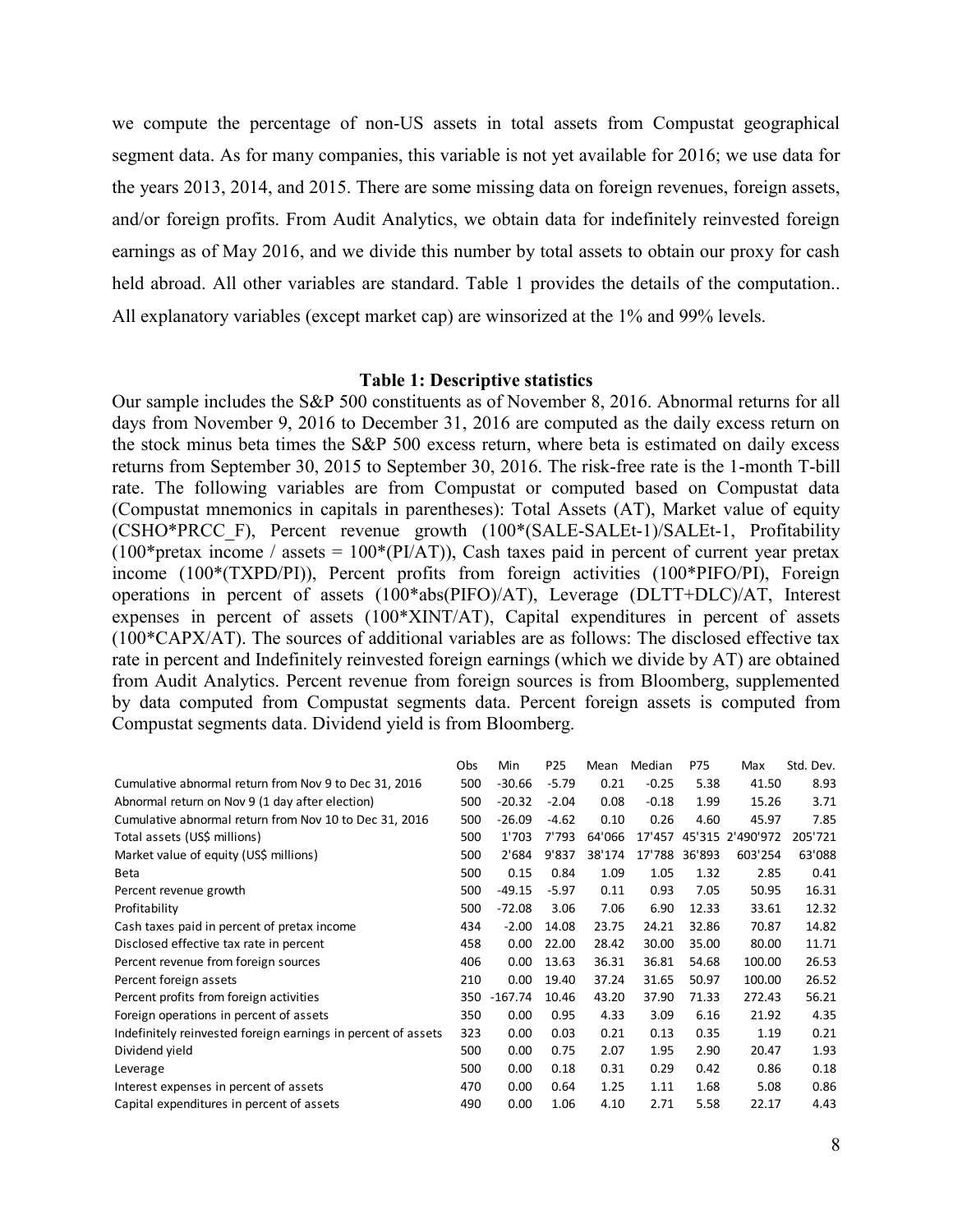## **4 Stock return reactions to Trump's election at the industry level**

The most salient feature of reactions of individual stocks to the election – covered also in the popular press by way of anecdotal evidence, and not controlling for risk – is that President Trump's statements about specific industries or groups of industries produced large gains or losses at the industry level. His promises to deregulate and to discourage imports are, not surprisingly, strongly reflected in the data. However, as we demonstrate below, initial stock-price reactions (a) reversed for some industries, and/or (b) did not capture the magnitude of stock price changes until the end of the year. Presumably, market participants were both digesting the election and responding to new data available from post-election statements by President-elect Trump, as well as some from Congress.

Figure 2 plots median abnormal returns in the Fama-French 30 industries between the market close on November 8 – before the election results were known – and the end of 2016 (light grey), as well as those on the day following the election (dark grey). Adjusting for the market's overall move, the number of (relative) winners and loser industries is roughly balanced. The returns for the overall period are in line with what one would expect based on Trump's statements on the campaign trail: heavy industry (which Trump has promised to resurrect) and financial firms, which he has said he would deregulate, were perceived to benefit from Trump's election. Healthcare, medical equipment, and pharmaceuticals lost dramatically (a consequence of the expectation that Obamacare would be dismantled or at least significantly altered), as did textile and apparel firms, reflecting their large dependence on imports, which Trump has vowed to strongly discourage. Business supplies and shipping containers also lost, probably reflecting his tough stance on trade.

It is noteworthy that several low-beta industries (beer, tobacco, food products, utilities) are among the losers, while cyclical industries tend to be among the winners. Presumably, expectations of higher growth induced investors to rotate from low-risk to high-beta industries. In a low-growth, low-interest rate environment like the one prevailing in recent years, investors had been piling into low-beta industries to earn the high dividend yields that they often offer. As Trump's election also led to a notable rise in long-term interest rates, stock prices in these industries suffered.

<sup>&</sup>lt;sup>9</sup> We use medians to avoid the impact of outliers in this detailed industry classification. The picture with average returns looks very similar. When using Fama-French 17 industries we also obtain the result that steel works, mining, and drugs benefited most significantly.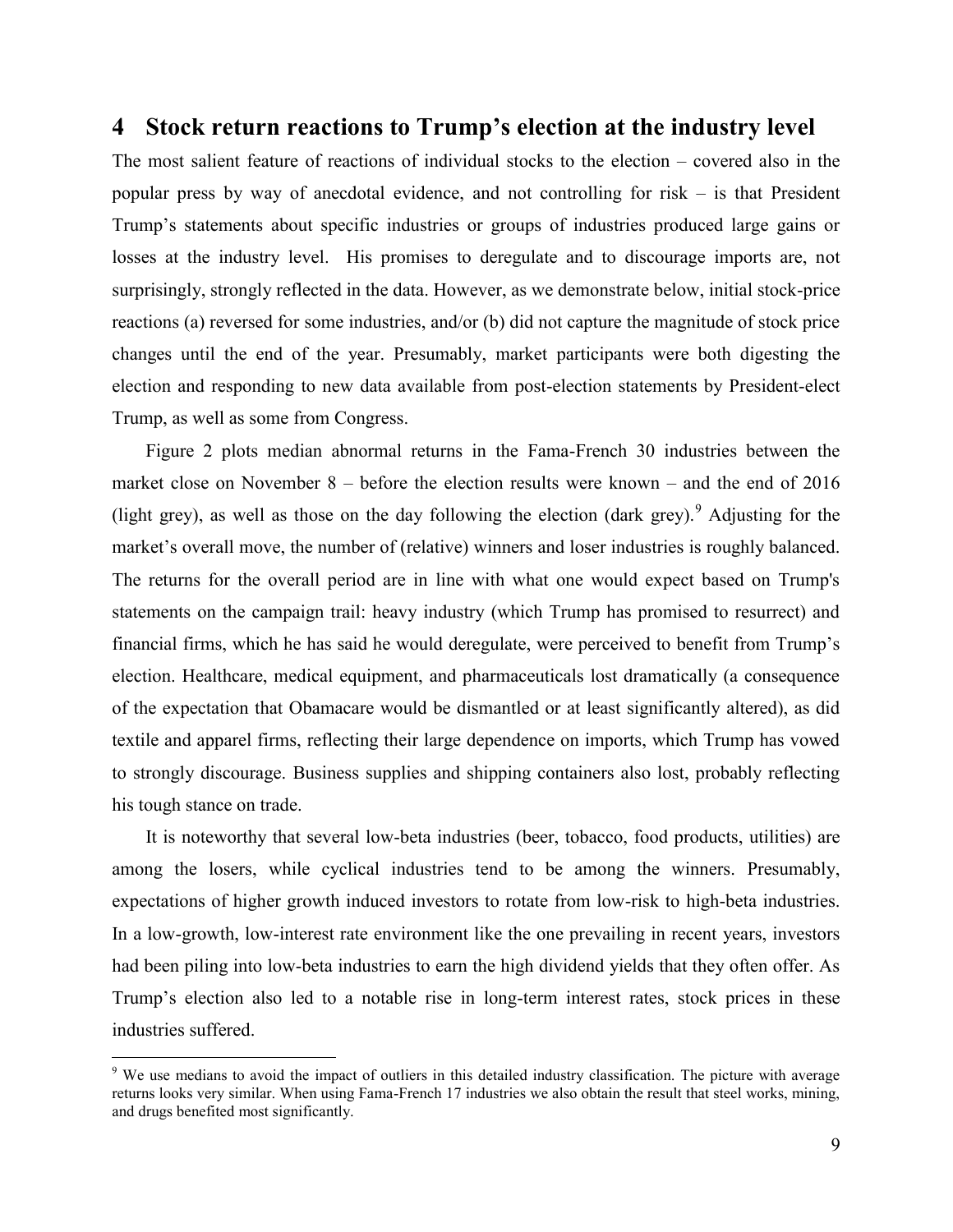

**Figure 2: Median abnormal returns after the election by Fama-French 30 industries** 

The results in Figure 2 also reveal that the cumulative abnormal returns from the election to year-end differ substantially from the immediate response after the election, shown in dark grey in the figure. Apparel and textiles, which are the worst performers during the overall period, only had a modest drop on the day after the election. A similar pattern holds for medical equipment and medical products: the immediate reaction to Trump's election was one of relief and indeed a light increase, as markets were seriously worried about Hillary Clinton's critical stance on drug prices. However, concerns about the industry's profitability escalated when Trump started making critical statements about pharmaceutical products' prices after the election.<sup>10</sup> At the other end of the spectrum, markets seem to have been initially too optimistic about the prospects for the steel industry (which had been one of the hot spots of the campaign), and barely reacted at the outset to the prospect of deregulation in the financial industry. Another interesting case is the automobile industry, which suffered initially (probably reflecting fears of Trump's meddling in

 $10$  Considering the abnormal returns using the Fama-French 48 industries, in which healthcare and pharmaceuticals constitute two different industries, provides support for this interpretation. In this case, the abnormal returns on the day after the election are +5.02% for pharmaceuticals and -4.71% for healthcare, while the cumulative abnormal returns from the election to the end of the year are -3.95% for pharmaceuticals and -2.34% for healthcare.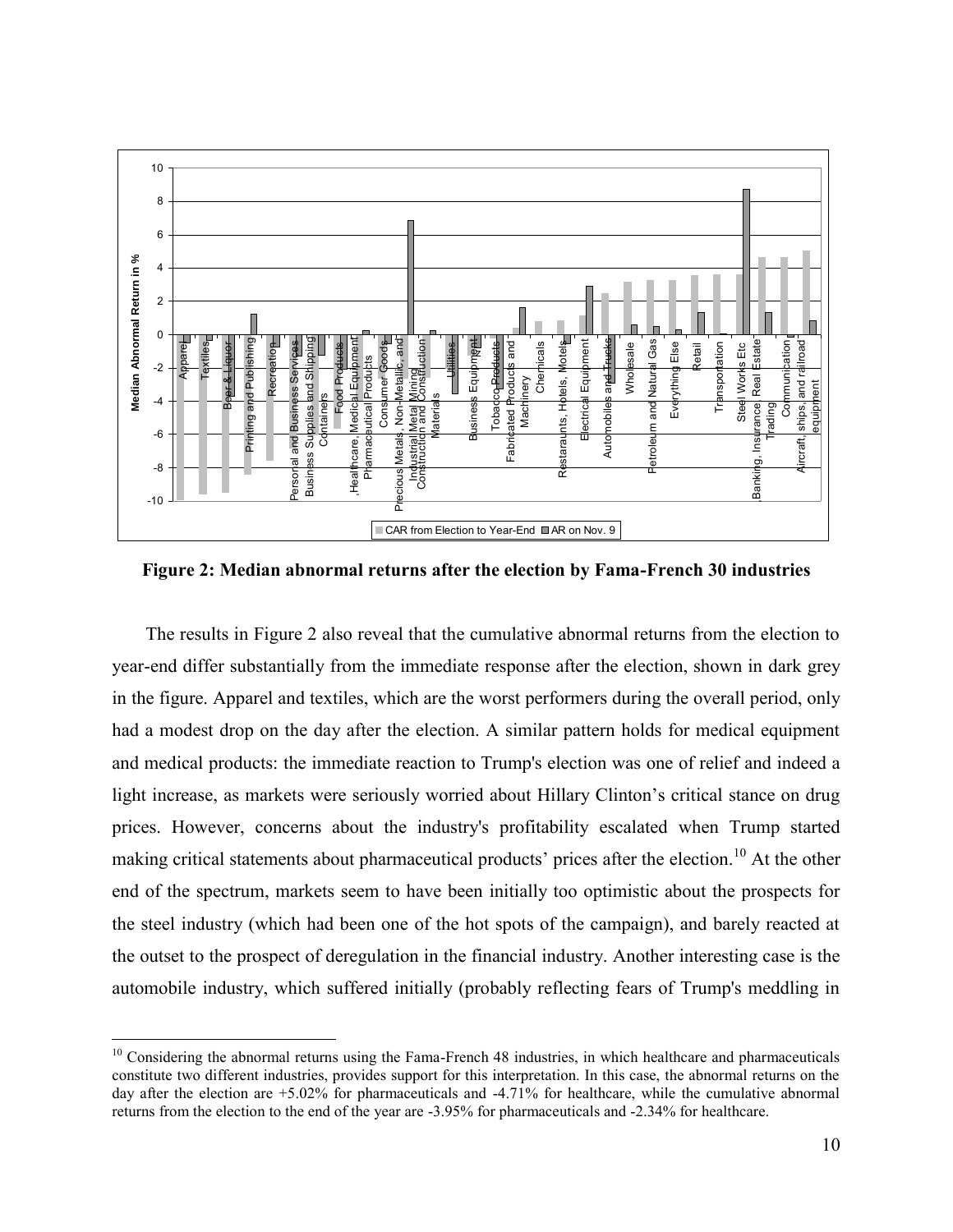plant location decisions), but had become one of the top performers by year-end (probably reflecting expectations of higher profits due to tariffs on imports).

Thus, while the initial strongly positive response of the overall stock and bond market to the election outcome persisted through the rest of the year, there was no continuation of industrylevel abnormal returns, quite the opposite. As can be seen in Figure 3, the relationship between the abnormal returns on November 9 and those between November 10 and year-end at the industry level is actually negative (the correlation is –0.25).

This finding has two potential explanations. The first is that investors overreacted to the initial news. What speaks against this interpretation is that at the overall market level – both for stocks and bonds yields – the response on the day following the election continued into year-end (and indeed through the Inauguration on January 20, 2017). Thus, for the observed phenomenon to arise, one would need investors to overreact about the prospects for some industries and underreact about the prospects for others, an unlikely parlay. The second, and more plausible, explanation is that the market's assessment about the strength and/or likelihood of some of the incoming administration's future policies changed after the election or took more time to be incorporated into prices because processing the information on these policies was more difficult. What speaks in favor of this latter interpretation are the strong negative returns until the end of the year in import-intensive and trade-sensitive industries (textile, shipping containers), and the positive returns in industries that would benefit from trade restrictions (automobiles) or proposed deregulation (banking).

While these descriptive industry-level results reveal large differences in the asset price response across industries, heterogeneity across firms within the same industry is typically as large as that across industries, both in terms of abnormal returns and firm characteristics. Below, we capitalize on firm-level heterogeneity in order to assess the impact of different prospective policy developments. Since our analysis reveals large differences between the immediate response to the election and that until year-end, we investigate these responses separately.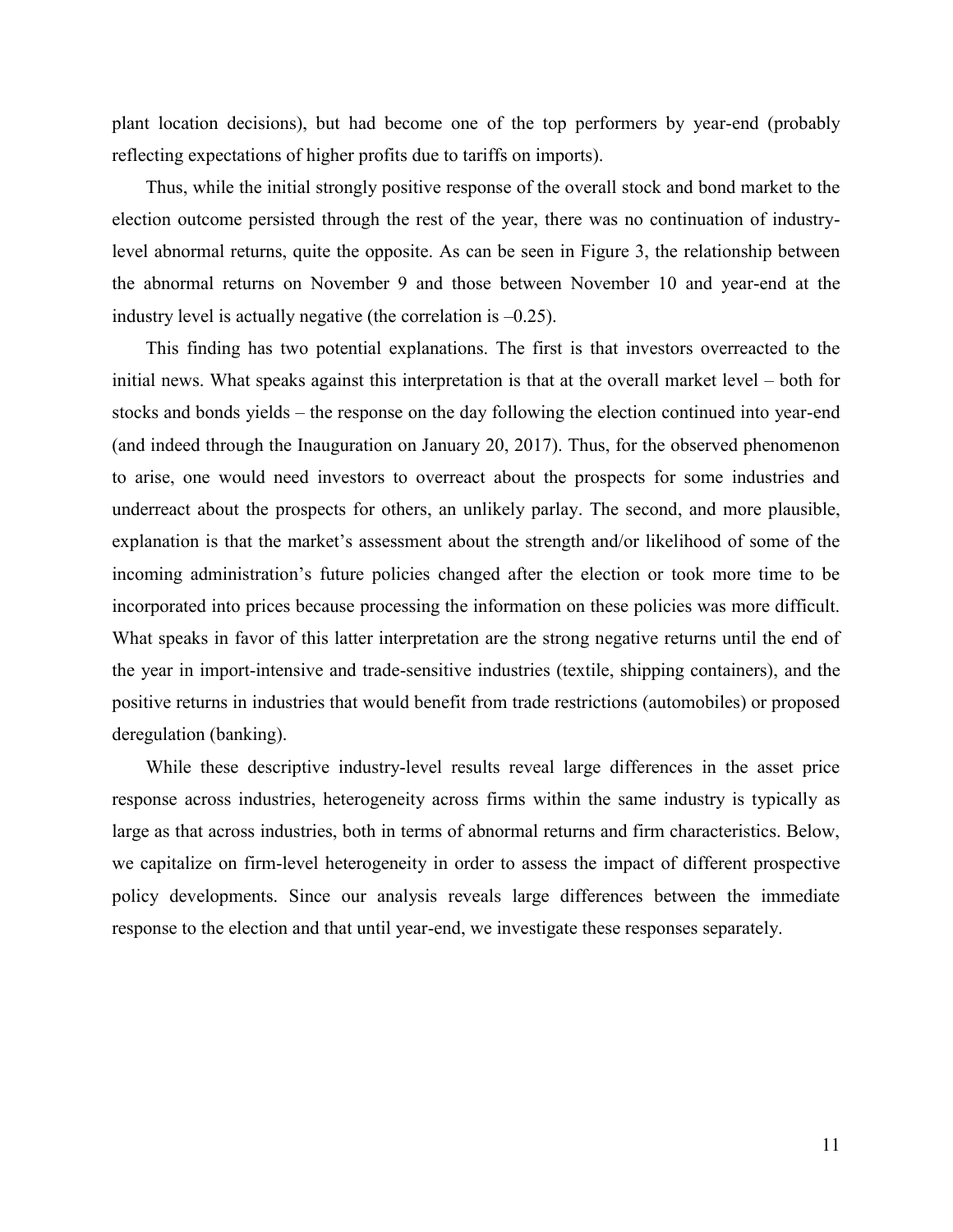

**Figure 3: Relationship between median abnormal returns on November 9, 2016 and from November 10 to year-end 2016 by Fama-French 30 industries** 

# **5 Explaining the cross-section of stock return reactions**

This section investigates the cross-section of stock price responses to the election outcome. It examines the impact of expectations about overall growth, taxation, and trade policy.

### **5.1 Growth expectations**

Abnormal Return Nov. 10 - Dec. 31

Abnormal Return Nov. 10 - Dec. 31

If the market believes that Trump is good for the aggregate economy, those companies that are more strongly exposed to the (US) economy will do better. To have a first look at this hypothesis, Figure 4 presents a binned scatter plot. That is, all stocks are sorted into 20 equalsized bins by their market beta, and we then compute the average abnormal stock return in each of the bins.

A positive relationship emerges. Clearly, investors flocked to high-beta equities after the election. This result adds to the insights of Figure 2. There, we had seen that many of the worst performing industries were low-beta industries. However, note that Figure 4 shows results *controlling not only for market beta (via the abnormal return computation), but also for industry fixed effects*.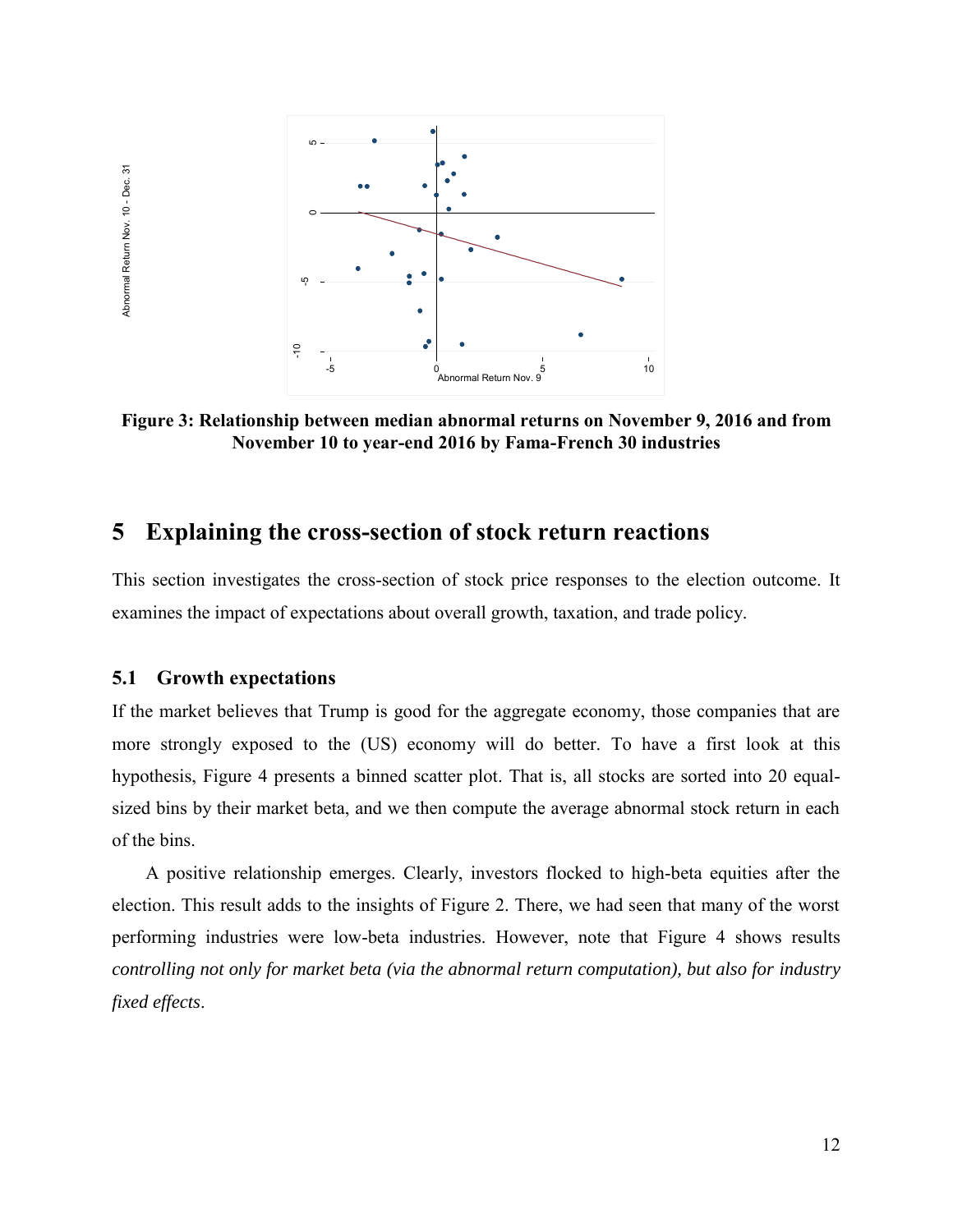

**Figure 4: Binned scatter plots of Beta against abnormal returns from November 9 to December 31, 2016 (left panel) and abnormal returns on November 9, 2016 (right panel)**  (controlling for Fama-French 30 industries fixed effects)

Table 2 presents the corresponding regression output, documenting strong statistical significance of the positive market reaction of high-beta stocks. Strikingly, almost all of this reaction took place on the first day, while beta does not significantly predict abnormal returns into year-end. While we do not report the coefficients on the industry dummies for space reasons, this regression analysis shows that the industry fixed effects that are significant without controlling for beta remain significant (with one exception) even when controlling for beta. This suggests that some industries were expected to benefit over and above what the aggregate economy does, even after adjusting for their average cyclicality.

Table 2 also reveals that size does not seem to matter directly for firms' stock market performance. Profitability itself does not explain abnormal returns either. Thus, the market does not seem to believe that CEO Trump would "fire" weakly performing firms. It is somewhat puzzling that faster-growing firms (those with higher revenue growth) have reacted less positively, even after controlling for industry. One might have thought that investors would see an improved future for these companies given the Trump victory. Conceivably, investors are worried that these firms, which rely on a stable environment to make their long-term growth plans, will find themselves in a less predictable economic and regulatory setting. We do not, however, have a conclusive explanation for this finding.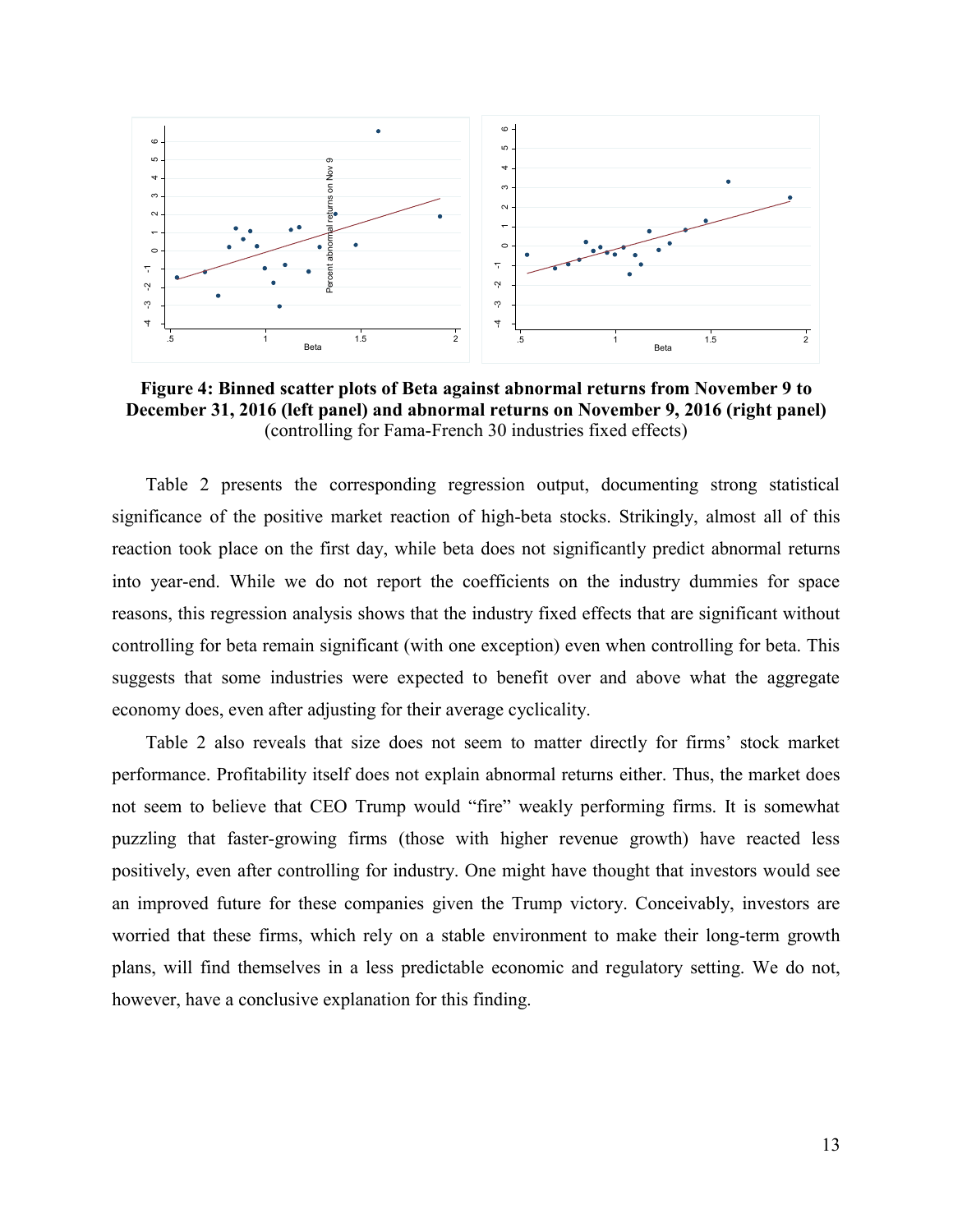#### **Table 2: Cyclicality, growth, and industries**

This table presents OLS regressions of the abnormal returns from November 9, 2016 to December 31, 2016 (columns (1) to (3)), on November 9, 2016 (column (4)), and from November 10, 2016 to December 31, 2016 (column (5)) on firm characteristics and Fama-French \*\*\* p<0.01, \*\* p<0.05, \* p<0.1

|                            | (1)       | (2)                 | (3)                   | (4)        | (5)        |
|----------------------------|-----------|---------------------|-----------------------|------------|------------|
|                            |           |                     |                       |            | CAR Nov 10 |
| Dependent variable:        |           | CAR Nov 9 to Dec 31 |                       | AR Nov 9   | to Dec 31  |
| Ln(Market value of equity) | $-0.051$  | 0.038               | $-0.158$              | 0.219      | $-0.368$   |
|                            | $(-0.13)$ | (0.10)              | $(-0.41)$             | (1.47)     | $(-1.09)$  |
| Beta                       | 4.106***  | $3.193***$          | $2.925**$             | $2.624***$ | 0.264      |
|                            | (4.05)    | (2.92)              | (2.27)                | (4.95)     | (0.23)     |
| Percent revenue growth     |           | $-0.068***$         | $-0.080***$           | $-0.031**$ | $-0.047**$ |
|                            |           | $(-2.91)$           | $(-3.02)$             | $(-2.06)$  | $(-1.98)$  |
| Profitability              |           | $-0.026$            | 0.007                 | $-0.006$   | 0.013      |
|                            |           | $(-0.78)$           | (0.19)                | $(-0.42)$  | (0.38)     |
| Constant                   | $-3.758$  | $-3.454$            | $-11.559***-4.622***$ |            | $-6.844**$ |
|                            | $(-0.90)$ | $(-0.85)$           | $(-2.99)$             | $(-2.96)$  | $(-2.04)$  |
| Industry fixed effects     | no        | no                  | yes                   | yes        | yes        |
| Observations               | 500       | 500                 | 500                   | 500        | 500        |
| R-squared                  | 0.035     | 0.053               | 0.235                 | 0.273      | 0.227      |

#### **5.2 Corporate tax rates**

While the details of any future tax plan remain somewhat hazy, it is clear that President Trump wants to cut corporate taxes significantly below their current 35% level, and is very likely to succeed, given that the Republican majority in Congress, as well as many Democratic legislators, have the same preference. Had Hillary Clinton won the election, corporate taxes might well have been trimmed, but not cut nearly to the level that Trump has proposed, namely 15%. (President Obama had supported a cut to 28%.)

Given the surprisingly large expected reduction in corporate taxes due to Trump's election, we would expect those companies currently paying higher taxes to perform better. At first sight, Column (1) of Table 3 appears to suggest only a modest (and statistically insignificant) relationship between the cash effective tax rate and the cumulative abnormal returns from November 9, 2016 to December 31, 2016. Here, one needs to keep in mind that long-term returns are notoriously difficult to predict and noisy. However, as can be seen in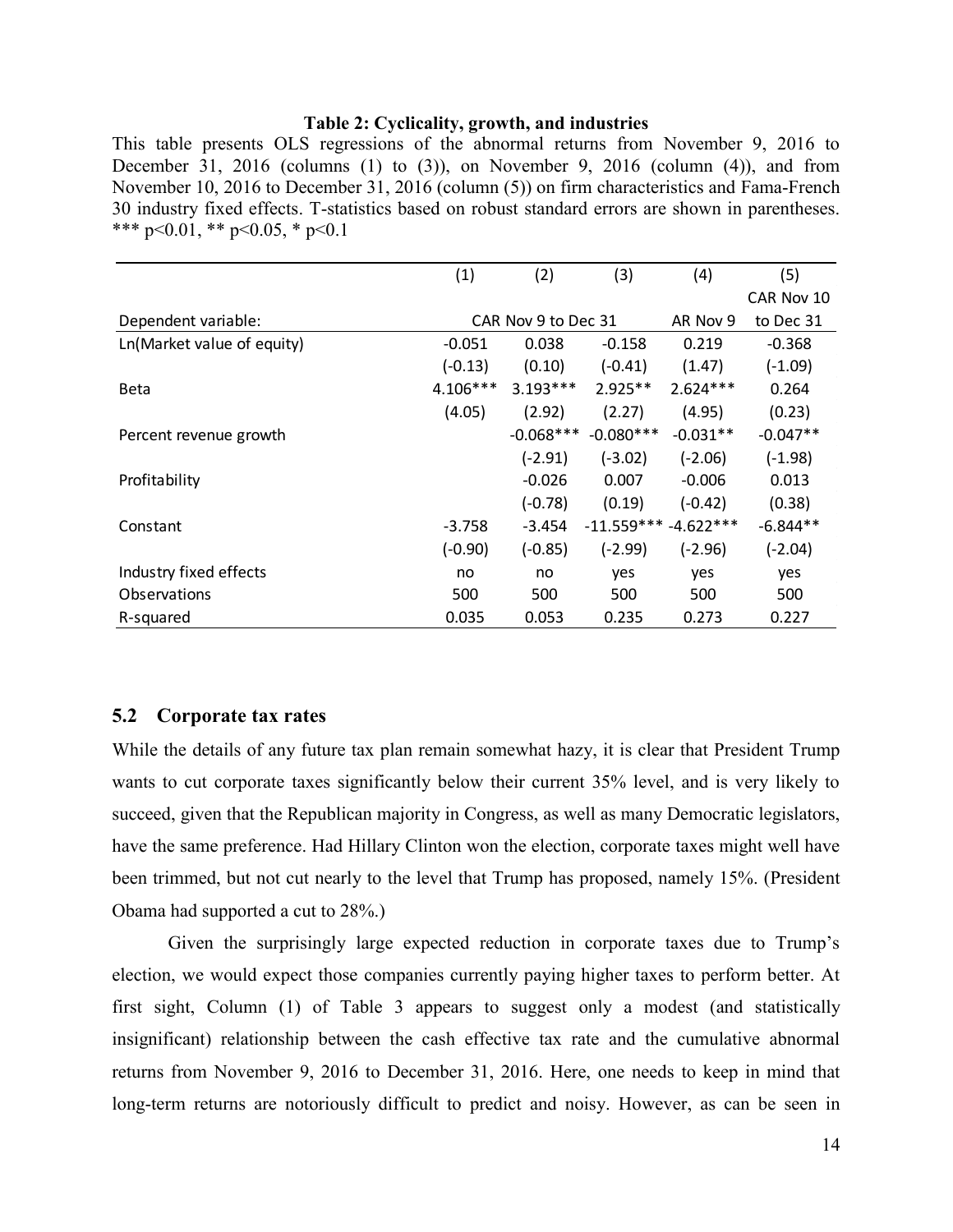Column (2), there was actually a strong market response to differences in taxation across firms, but it took place swiftly on the first day after the election. Economically, this effect is sizable: In this sample, the standard deviation of the cash effective tax rate is 15.4. Therefore, a one standard deviation higher effective tax rate is associated with a 0.41 percentage point (15.4\*0.032) increase in the abnormal return on the day after the election, more than 10% of a standard deviation of the abnormal returns. A substantial portion of the overall reaction was, therefore, already impounded in stock prices on the first day. Tables available on request show that controlling for special items does not affect the results.<sup>11</sup>

Columns (4) to (6) use the disclosed effective tax rate instead of the cash ETR. This item, reported in the tax footnotes to 10-K statements of most, though not all companies, captures the total tax expenses (rather than the cash taxes) that a company records. We again find a more positive investor reaction for those firms with a higher tax burden according to this measure. Interestingly, although the relationship between taxes and abnormal returns proved strongly positive in the first day after the election, it remained large and significant in the period running into year-end. This suggests that the market needed more time to incorporate information reported in the footnotes to 10-K statements than information available from financial statements.

In sum, these results show not only that the market reacted in the expected way to Trump's election, but this relatively clean natural experiment also confirms that taxes are a very important component of firm value. Figure 5 illustrates this result in binned scatter plots.

 $11$  As a measure of the level of a firm's tax sheltering, we also compute the book tax gap following Manzon and Plesko (2002) and Jalan, Kale and Meneghetti (2016). This captures the difference between the income a firm reports to its shareholders based on GAAP and the one it reports to the income tax authorities based on tax laws. The latter is not observable. Following the literature, we compute [PI-PIFO-TXFED/0.35] – TXS – TXO – ESUBC. The part in the square brackets is the "unadjusted spread". The three items subtracted at the end (state income taxes, other income taxes, unremitted earnings in non-consolidated subsidiaries) can affect the gap for reasons unrelated to tax sheltering. Dividing the total quantity of the above calculation by total assets yields the book tax gap. We do not find a significant association of this proxy for tax sheltering and announcement returns. However, the sample in this is quite small (around 200 observations) due to missing data (which, according to Manzon and Plesko (2002), should not be treated as zero entries in these cases).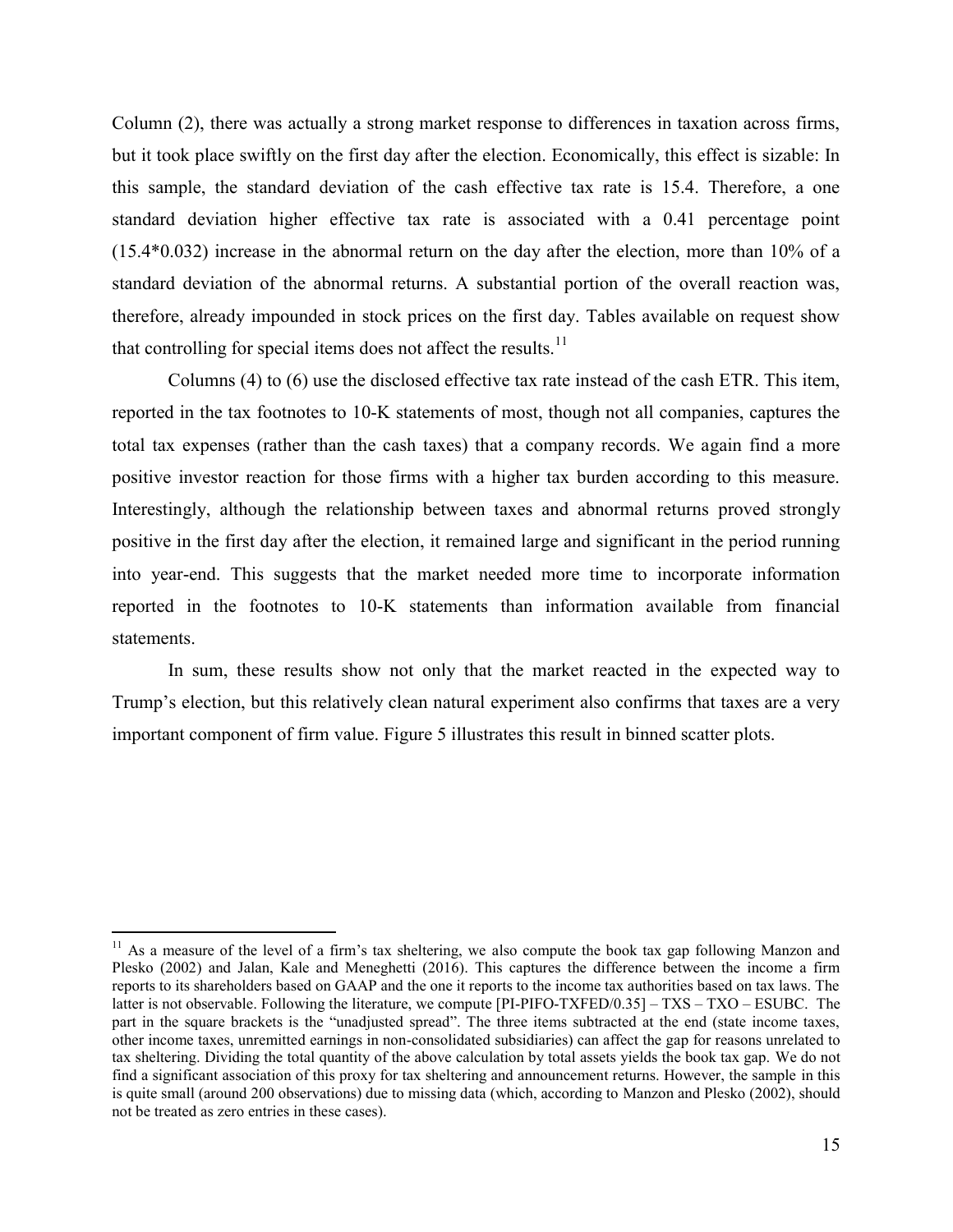## **Table 3: Corporate tax rates**

This table presents OLS regressions of the abnormal returns from November 9, 2016 to December 31, 2016 (columns (1) and (4)), on November 9, 2016 (columns (2) and (5)), and from November 10, 2016 to December 31, 2016 (columns (3) and (6)) on firm characteristics and Fama-French 30 industry fixed effects. Data for cash taxes paid and/or the disclosed effective tax rate is missing for some companies. The sample in regressions (1) to (3) includes S&P 500 firms with a cash effective tax rate below 100% and with positive pre-tax income. The sample in regressions (4) to (6) includes firms with a disclosed effective tax rate below 100%. T-statistics based on robust standard errors are shown in parentheses. \*\*\* p<0.01, \*\* p<0.05, \* p<0.1 (1) Thus, and with positive pre-tax income. The sample with a disclosed effective tax rate below 100%. T-station in parentheses. \*\*\*  $p<0.01$ , \*\*  $p<0.05$ , \*  $p<0.1$ <br>(1) (2) (3) (4) (5) (6) CAR Nov 9 to CAR Nov 9 to CAR N

|                                             | (1)          | (2)         | (3)        | (4)          | (5)         | (6)        |
|---------------------------------------------|--------------|-------------|------------|--------------|-------------|------------|
|                                             | CAR Nov 9 to |             | CAR Nov 10 | CAR Nov 9 to |             | CAR Nov 10 |
| Dependent variable:                         | Dec 31       | AR Nov 9    | to Dec 31  | Dec 31       | AR Nov 9    | to Dec 31  |
| Cash taxes paid in percent of pretax income | 0.042        | $0.032**$   | 0.011      |              |             |            |
|                                             | (1.12)       | (2.13)      | (0.34)     |              |             |            |
| Disclosed effective tax rate                |              |             |            | $0.135***$   | $0.054***$  | $0.079***$ |
|                                             |              |             |            | (4.13)       | (2.92)      | (2.86)     |
| Ln(Market cap)                              | $-0.270$     | $0.282*$    | $-0.536$   | $-0.300$     | 0.209       | $-0.490$   |
|                                             | $(-0.63)$    | (1.73)      | $(-1.44)$  | $(-0.73)$    | (1.30)      | $(-1.40)$  |
| Beta                                        | $3.228**$    | $2.979***$  | 0.197      | $2.630*$     | 2.456***    | 0.145      |
|                                             | (2.28)       | (4.73)      | (0.15)     | (1.94)       | (4.59)      | (0.12)     |
| Percent revenue growth                      | $-0.078**$   | $-0.047***$ | $-0.031$   | $-0.086***$  | $-0.035**$  | $-0.049*$  |
|                                             | $(-2.54)$    | $(-2.66)$   | $(-1.19)$  | $(-2.90)$    | $(-2.03)$   | $(-1.85)$  |
| Profitability                               | $-0.076$     | $-0.007$    | $-0.065$   | $-0.015$     | $-0.014$    | $-0.001$   |
|                                             | $(-1.12)$    | $(-0.28)$   | $(-1.10)$  | $(-0.37)$    | (-0.94)     | $(-0.04)$  |
| Constant                                    | $-0.763$     | $-6.519***$ | 5.565      | $-3.176$     | $-6.019***$ | 2.699      |
|                                             | $(-0.17)$    | $(-3.58)$   | (1.40)     | $(-0.72)$    | $(-3.37)$   | (0.71)     |
| Industry FE                                 | Yes          | Yes         | Yes        | Yes          | Yes         | Yes        |
| Observations                                | 434          | 434         | 434        | 458          | 458         | 458        |
| R-squared                                   | 0.228        | 0.298       | 0.211      | 0.262        | 0.294       | 0.226      |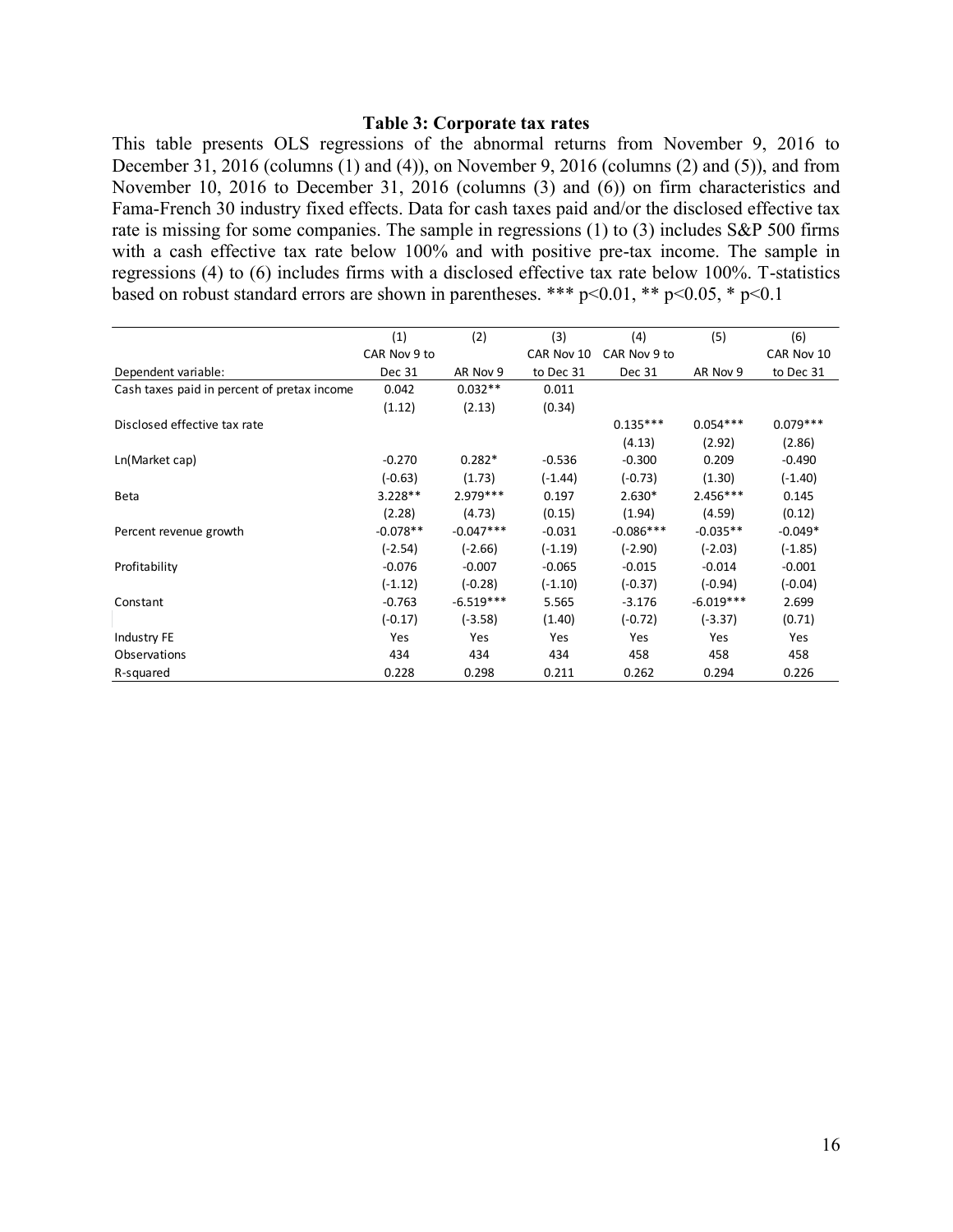

**Figure 5: Binned scatter plots of Cash effective tax rate (top two panels) and Disclosed effective tax rate (bottom two panels) against abnormal returns from November 9 to December 31, 2016 (left panels) and abnormal returns on November 9, 2016 (right panels)**  (controlling for Fama-French 30 industries fixed effects)

### **5.3 Foreign operations**

It is not clear a priori whether stocks oriented towards the US economy will fare better or worse than those that are more exposed to the world economy.

On the one hand, there are several arguments favoring stocks with a domestic focus. First, market participants may simply have higher expectations for US growth versus foreign growth. Second, stocks active abroad are more subject to the risk of trade wars that bring retaliation by other countries. In either case, firms with larger foreign presence would do worse. (Without further evidence, one cannot distinguish between the two explanations.) Third, Trump's infrastructure plan would naturally benefit domestically-focused firms. Fourth, Trump's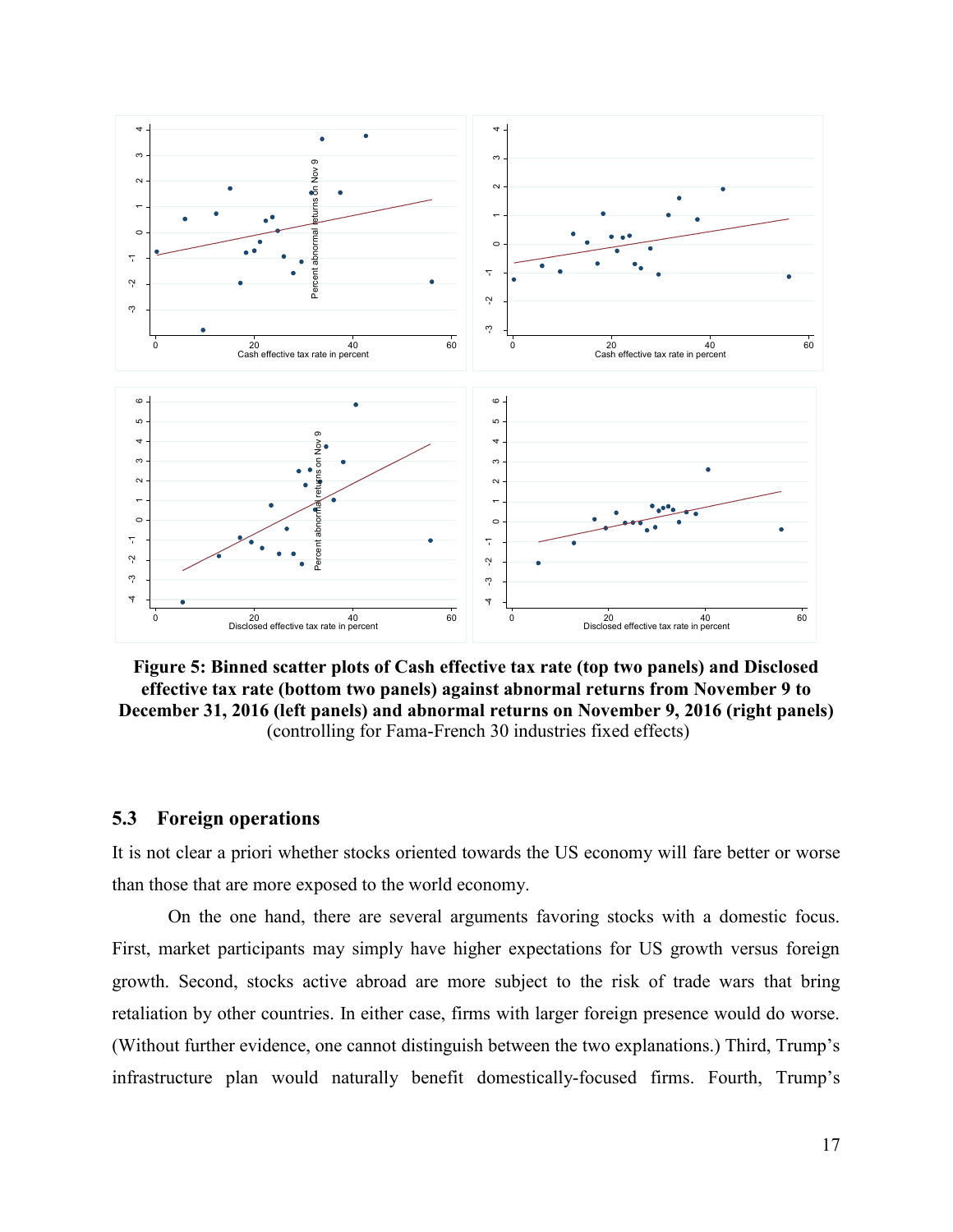expansionist fiscal policies and the associated increase in inflation expectations are likely to foster Fed rate hikes. In a number of speeches following the election, Federal Reserve officials made no secret that they might tighten policy faster if fiscal policy became more expansionary.<sup>12</sup> While higher inflation per se would hurt the dollar in the long-run, the rate hikes could initially strengthen it, hurting exporters. Indeed, the ICE US Dollar index appreciated by 4.44% between November 8 and year-end, while the expected path of the Federal Funds rate implied from Fed Fund futures prices steepened.<sup>13</sup> According to the minutes of the December 2016 FOMC meeting, "[*s*]*urveys of market participants had indicated that revised expectations for government spending and tax policy following the U.S. elections in early November were seen as the most important reasons, among several factors, for the increase in longer-term Treasury yields, the climb in equity valuations, and the rise in the dollar*." At that same meeting, the median of FOMC participants' projections for GDP growth rose, but only slightly. Furthermore, "[*t*]*hose increasing their projections for output growth in those years cited expected changes in fiscal, regulatory, or other policies as factors contributing to their revisions. However, many participants noted that the effects on the economy of such policy changes, if implemented, would likely be partially offset by tighter financial conditions, including higher longer-term interest rates and a strengthening of the dollar*."

On the other hand, the House Republicans' tax plan (Republicans 2016) has been interpreted to help make US companies more competitive abroad. If so, that would (relatively) favor internationally-oriented stocks. While the exact implementation is not known to date, the basic gist of the plan is that US companies would not pay tax on profits earned on overseas sales anymore. Conversely, products, services and intangibles that are imported will be subject to US tax regardless of where they are produced.<sup>14</sup> (See Tax Foundation (2016) for a description of the plan.) The Tax Foundation, however, dismisses the argument that exporters would benefit from the plan. They write: "*Of course, U.S. producers may think of this as a subsidy for exports* 

 $12$  The minutes of the December 2016 FOMC meeting, which were released on January 4, 2017, are in line with these statements made by Fed officials before year-end. The minutes state: «Many participants noted that there was currently substantial uncertainty about the size, composition, and timing of prospective fiscal policy changes, but they also commented that a more expansionary fiscal policy might raise aggregate demand above sustainable levels, potentially necessitating somewhat tighter monetary policy than currently anticipated.»

<sup>&</sup>lt;sup>13</sup> On November 8, futures markets viewed the most likely range of the Fed Funds target rate following the December 2017 FOMC meeting to be 0.5-0.75% or 0.75%-1% (with both outcomes about equally likely). At the end of the year, the most likely range according to futures prices was 1-1.25%.

<sup>&</sup>lt;sup>14</sup> Another aspect of tax policy is the tax treatment of profits made by US firms' foreign subsidiaries. We consider this aspect at the end of this section.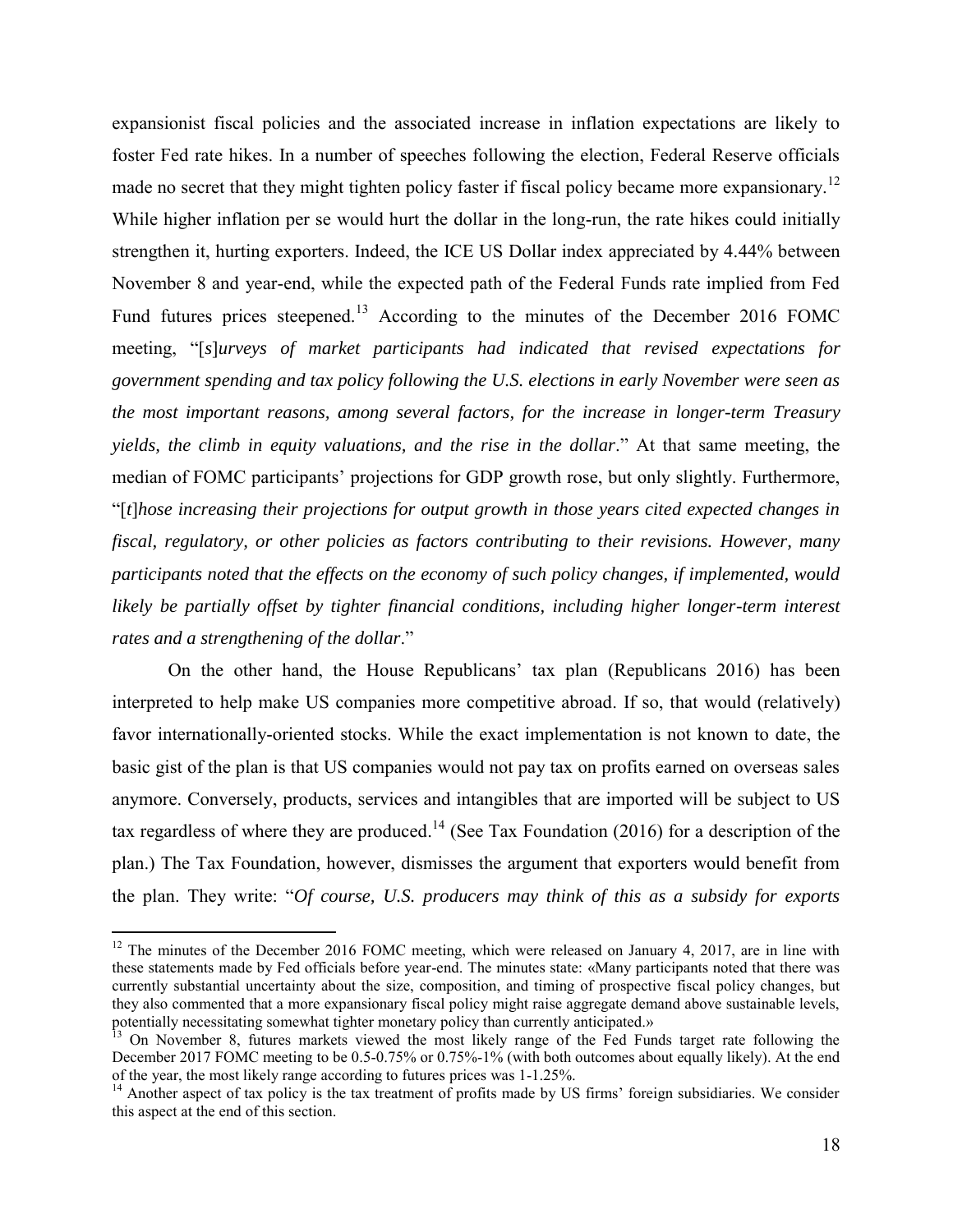*because they would not be taxed on sales overseas. But if businesses were able to reduce the prices of their goods they sell overseas due to the border adjustment, this would trigger a higher demand for dollars in order to purchase those goods. This higher demand for dollars would increase the value of the dollar relative to foreign currencies and offset any perceived trade advantage granted by the border adjustment*." In line with this view, some market observers have claimed that (expectations of) the plan's enactment would lead to a strong appreciation of the dollar. Since some version of the plan appears likely to succeed, this raises the question why the dollar has not appreciated more strongly during the period.

Summarizing, the proposed policies could have both advantages and disadvantages for exporters and firms with significant foreign operations, and it is not obvious which would predominate.<sup>15</sup> But investors through the stock market did take a view. Table 4 and Figure 6 suggest that investors strongly believed that domestically-oriented companies would have a relative advantage: abnormal returns are significantly negatively related to the fraction of revenues being earned outside the US. Interestingly, the negative relationship between foreign revenue and stock returns was strong not only on the day following the election, but persisted into year-end. A potential explanation is that two effects underlie the observed returns. The first – faster US GDP growth – was recognized early on by markets, while the second – negative spillover effects from more restrictive trade policies – needed some time to be incorporated into prices.

It is worth noting that the effects in Table 4 are quantitatively important. For example, a one standard deviation increase in the fraction of foreign revenues is associated with a 0.96 percentage point lower first-day return, a quarter of a standard deviation of these returns, and with a 2.15 percentage point lower cumulative abnormal return until year-end, again around a quarter of a standard deviation of these returns.

<sup>&</sup>lt;sup>15</sup> Analysts tend to see advantages for domestic stocks. For example, in a note released on November 9, 2016 (and reported on zerohedge.com), Goldman Sachs chief strategist David Kostin argued that domestic stocks will do better than foreign-exposed stocks (Kostin 2016).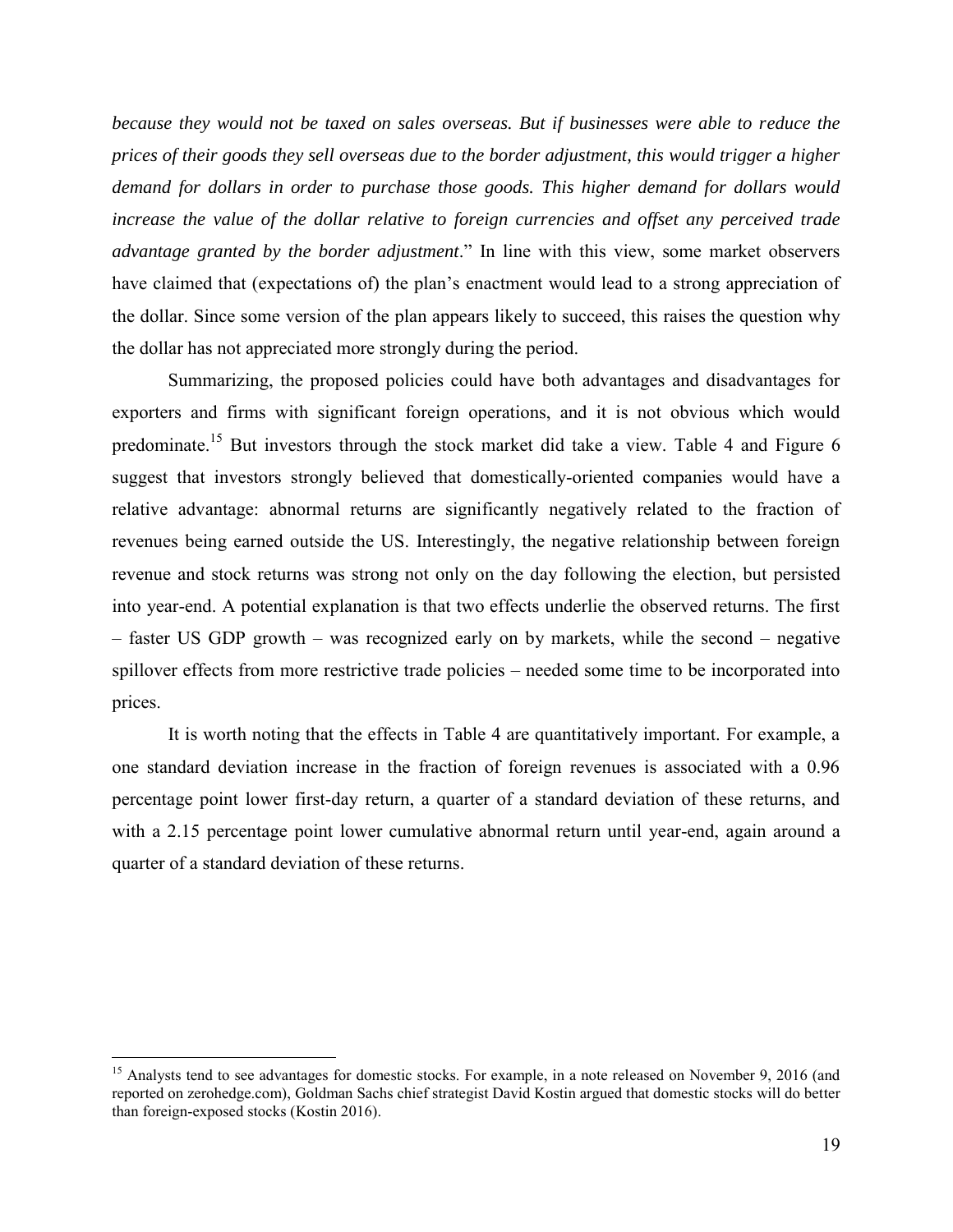

## **Figure 6: Binned scatter plot of Percent foreign revenues against abnormal returns from November 9 to December 31, 2016 (left panel) and abnormal returns on November 9, 2016 (right panel)**

(controlling for Fama-French 30 industries fixed effects)

## **Table 4: Foreign operations, part 1**

This table presents OLS regressions of the abnormal returns from November 9, 2016 to December 31, 2016 (column (1)), on November 9, 2016 (column (2)), and from November 10, 2016 to December 31, 2016 (column (3)) on firm characteristics and Fama-French 30 industry fixed effects. T-statistics based on robust standard errors are shown in parentheses. \*\*\* p<0.01, \*\* p<0.05,  $*$  p<0.1

|                                             | (1)          | (2)         | (3)           |
|---------------------------------------------|--------------|-------------|---------------|
|                                             | CAR Nov 9 to |             | CAR Nov 10 to |
| Dependent variable:                         | Dec 31       | AR Nov 9    | Dec 31        |
| Percent revenue from foreign sources        | $-0.081***$  | $-0.036***$ | $-0.045**$    |
|                                             | $(-3.38)$    | $(-4.28)$   | $(-2.10)$     |
| Cash taxes paid in percent of pretax income | 0.012        | $0.039**$   | $-0.025$      |
|                                             | (0.31)       | (2.39)      | $(-0.71)$     |
| Ln(Market value of equity)                  | 0.115        | $0.531***$  | $-0.399$      |
|                                             | (0.24)       | (3.17)      | $(-0.94)$     |
| <b>Beta</b>                                 | 3.880**      | $3.177***$  | 0.641         |
|                                             | (2.16)       | (4.48)      | (0.40)        |
| Percent revenue growth                      | $-0.087**$   | $-0.062***$ | $-0.026$      |
|                                             | $(-2.31)$    | $(-3.15)$   | $(-0.84)$     |
| Profitability                               | $-0.020$     | 0.013       | $-0.032$      |
|                                             | $(-0.30)$    | (0.52)      | $(-0.52)$     |
| Constant                                    | $-3.125$     | $-8.430***$ | 5.131         |
|                                             | $(-0.64)$    | $(-4.41)$   | (1.14)        |
| Industry FE                                 | Yes          | Yes         | Yes           |
| Observations                                | 354          | 354         | 354           |
| R-squared                                   | 0.248        | 0.331       | 0.229         |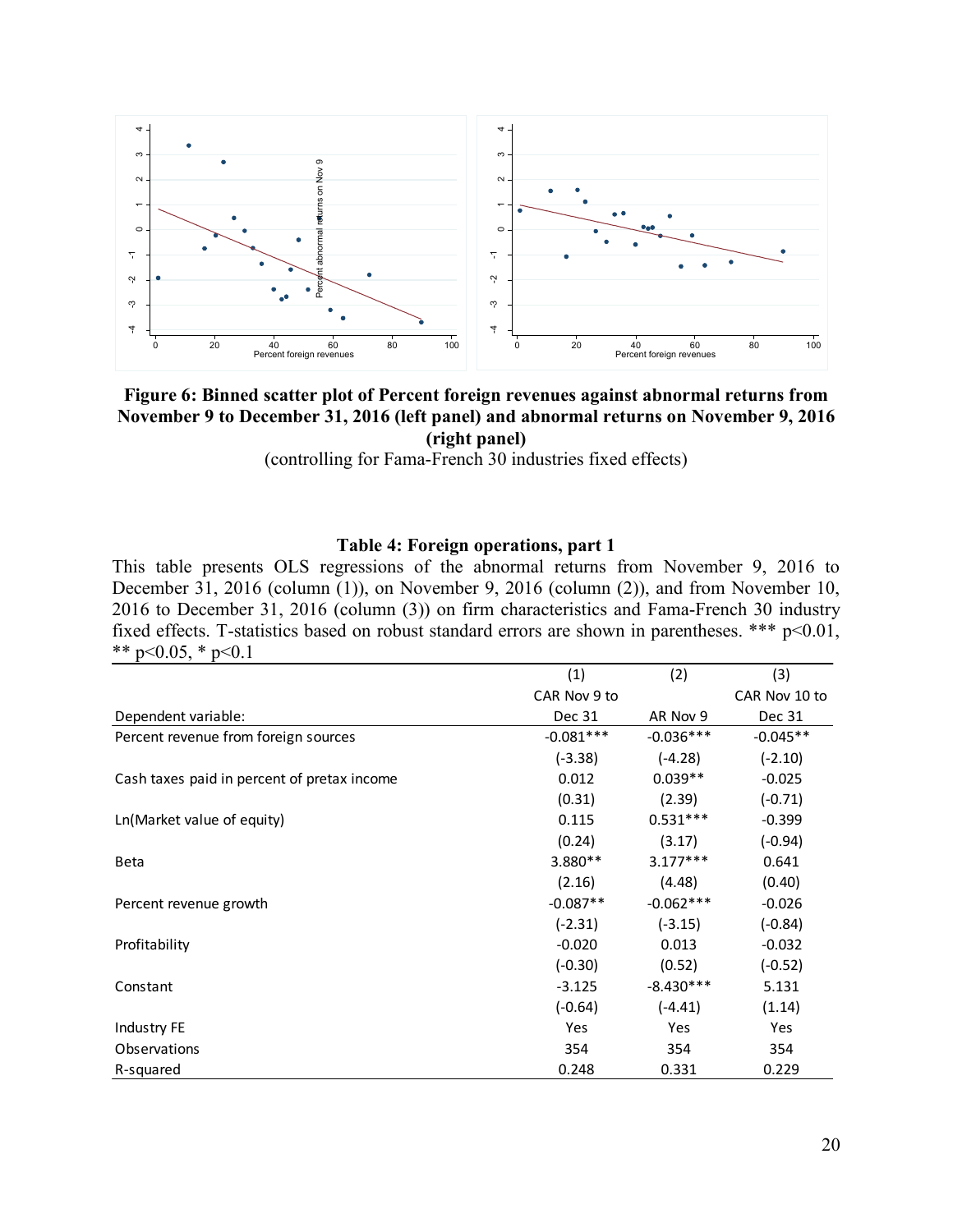## **Table 5: Foreign operations, part 2**

This table presents OLS regressions of the abnormal returns from November 9, 2016 to December 31, 2016 (column (1)), on November 9, 2016 (column (2)), and from November 10, 2016 to December 31, 2016 (column (3)) on firm characteristics and Fama-French 30 industry fixed effects. T-statistics based on robust standard errors are shown in parentheses. \*\*\* p<0.01, \*\* p<0.05, \* p<0.1

|                                                               | (1)          | (2)        | (3)           |
|---------------------------------------------------------------|--------------|------------|---------------|
|                                                               | CAR Nov 9 to |            | CAR Nov 10 to |
| Dependent variable:                                           | Dec 31       | AR Nov 9   | Dec 31        |
| Panel A                                                       |              |            |               |
| Percent profits from foreign activities                       | $-0.044***$  | $-0.012*$  | $-0.032**$    |
|                                                               | $(-2.64)$    | $(-1.72)$  | $(-2.24)$     |
| Cash taxes paid in percent of pretax income                   | 0.042        | $0.032*$   | 0.011         |
|                                                               | (0.89)       | (1.89)     | (0.27)        |
| Observations                                                  | 283          | 283        | 283           |
| R-squared                                                     | 0.228        | 0.282      | 0.195         |
| Panel B                                                       |              |            |               |
| Foreign operations in percent of assets                       | $-0.497***$  | $-0.138**$ | $-0.363***$   |
|                                                               | $(-3.45)$    | $(-2.09)$  | $(-3.00)$     |
| Cash taxes paid in percent of pretax income                   | 0.022        | 0.025      | $-0.003$      |
|                                                               | (0.49)       | (1.54)     | $(-0.07)$     |
| Observations                                                  | 310          | 310        | 310           |
| R-squared                                                     | 0.231        | 0.291      | 0.212         |
| Panel C                                                       |              |            |               |
| Percent foreign assets                                        | $-0.009$     | $-0.003$   | $-0.005$      |
|                                                               | $(-0.37)$    | $(-0.36)$  | $(-0.20)$     |
| Cash taxes paid in percent of pretax income                   | $-0.023$     | $0.047**$  | $-0.066$      |
|                                                               | $(-0.37)$    | (2.35)     | $(-1.09)$     |
| Observations                                                  | 188          | 188        | 188           |
| R-squared                                                     | 0.231        | 0.433      | 0.242         |
| Panel D                                                       |              |            |               |
| Indefinitely reinvested foreign earnings in percent of assets | $-6.702**$   | $-2.622**$ | $-4.039$      |
|                                                               | $(-2.28)$    | $(-1.99)$  | $(-1.53)$     |
| Cash taxes paid in percent of pretax income                   | 0.015        | 0.019      | $-0.000$      |
|                                                               | (0.31)       | (0.99)     | $(-0.00)$     |
| Observations                                                  | 434          | 434        | 434           |
| R-squared                                                     | 0.228        | 0.301      | 0.214         |
| All panels                                                    |              |            |               |
| Constant                                                      | Yes          | Yes        | Yes           |
| Control variables (Size, beta, sales growth, profitability)   | Yes          | Yes        | Yes           |
| Industry FE                                                   | Yes          | Yes        | Yes           |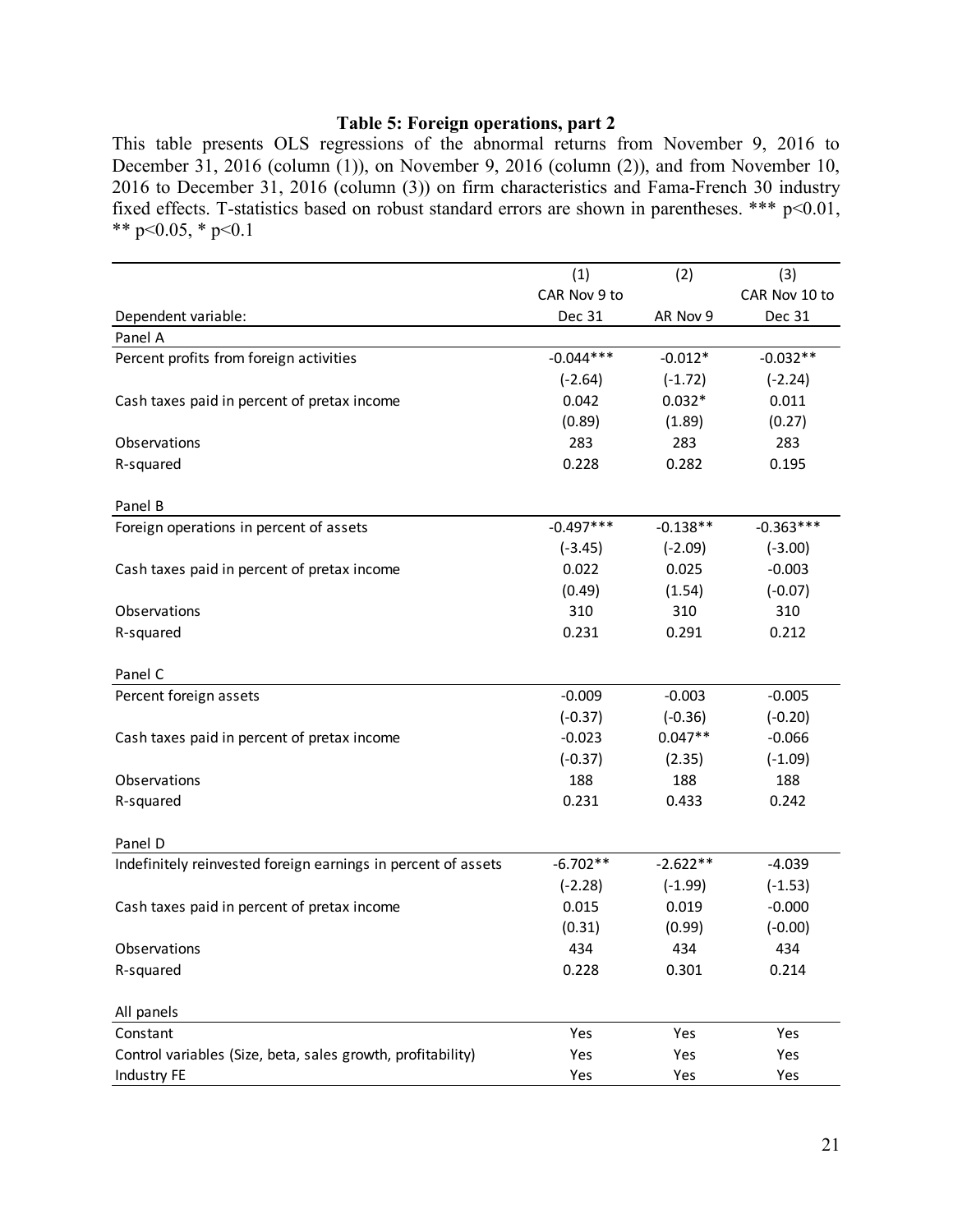We find similar results for other measures of foreign operations, reported more briefly in Table 5; the regressions include the same control variables as before, but these are not shown to save space. The share of profits due to foreign operations (Panel A) and the degree of foreign activity (Panel B) are both strongly negatively related to firms' stock market performance. Interestingly, although some observers argued that importers would suffer from the new administration's tax plan, the fraction of non-US assets is not significantly related to stock returns; see Panel C. We caution that the sample is relatively small for the latter analysis. Also, while foreign assets arguably proxy well for foreign production costs, such foreign production might not lead to imports, and conversely companies may import significant amounts of goods without owning production assets abroad.<sup>16</sup>

Another much-discussed policy issue at the intersection of foreign operations and taxes is the issue of repatriation of *past* earnings. Many commentators – on both sides of the political spectrum – have worried about the tendency of US companies to "stash cash abroad". The reason for this behavior lies in current tax rules. Under the current tax regime, firms are taxed on worldwide income but that tax can, with some exceptions (typically for passive income such as interest and royalties), be deferred until the foreign subsidiaries distribute the monies back to their US parent. When repatriating foreign profits, firms get a credit for the foreign taxes paid on that income. In spite of the credit, firms have been reluctant to repatriate earnings earned by foreign subsidiaries because the US corporate tax rate is much higher than the tax rate in most countries, with the consequence that credits brought in with the distribution are lower than the incremental US tax before credits.

If there were some type of tax holiday allowing companies to pay a much lower rate when repatriating foreign earnings, investors might expect companies with cash stashed abroad to do better. In fact, this expectation is mirrored in the fact that Goldman Sachs has, several years ago, compiled a thematic basket, GSTHSEAS, containing the 50 companies among the S&P 500 with the largest cash positions held in foreign subsidiaries. Importantly, however, it is not clear whether the election would have affected companies differentially in this respect. After all, a partial tax holiday was widely expected to occur as well if Hillary Clinton had been elected

<sup>&</sup>lt;sup>16</sup> While Table 5 only reports the results including industry fixed effects for space reasons, we have also conducted the analysis without industry fixed effects, and the results are very similar.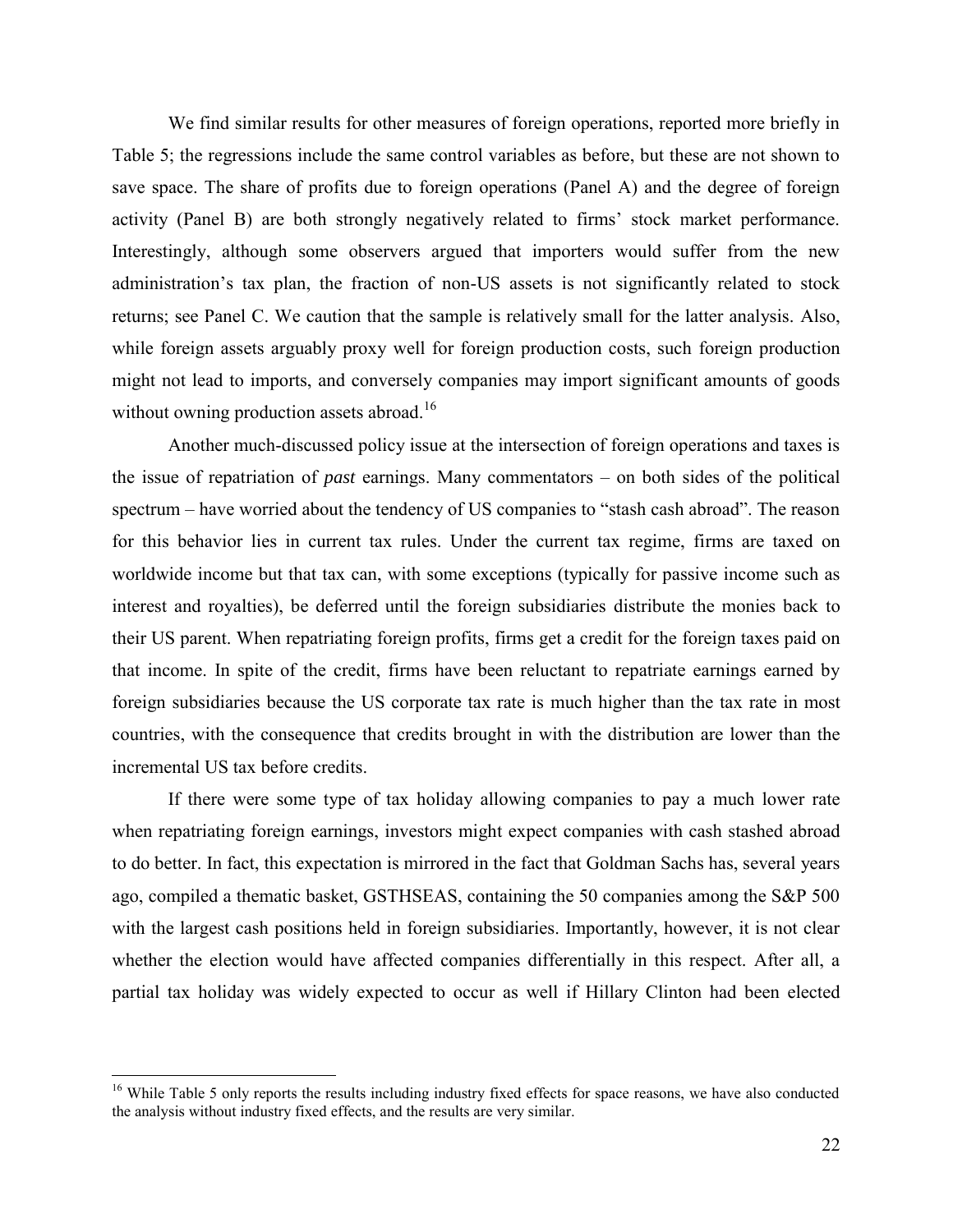President.<sup>17</sup> Accordingly, the market reaction to the election on that count would be driven not so much by the enactment of a tax holiday as such, but by the perceived difference in the holiday tax rate between the two candidates, with Trump likely to favor a lower rate than Clinton. Panel D of Table 5 shows, however, that companies with large cash holdings in foreign subsidiaries in fact responded worse to the Trump election. When controlling for foreign revenues (not shown), the effect is insignificant, suggesting that foreign cash holdings at least partly proxy for a firm's foreign activities overall.

Recall that we found above that companies with a lot of business abroad – which are more likely to be the ones holding cash abroad – actually responded *worse* to Trump's election. Thus, if the repatriation tax holiday is implicitly at play in the market's expectations, something else must be particularly bad for firms with foreign activities.

#### **5.4 Interest expense deductibility and capital investment expensing**

Another approach that has been proposed to make the US more competitive is to strengthen firms' incentives to invest. Specifically, under the House Republicans' tax plan, businesses would no longer need to depreciate capital investments. Instead, they will be able to expense them fully in the period that they are made. Thus, firms would be able to defer corporate income taxes, which should have a positive effect on stock prices, with a larger effect for firms making greater capital expenditures relative to their size. In order to avoid a tax subsidy for debtfinanced investment, the House Republicans' plan would no longer allow net interest expenses to be deducted. This would hurt those firms with more leverage (which generates value through the tax shield in place up to now) and those with greater proportional interest expenses.

Columns (1), (3), and (5) of Table 6 reveal a negative but insignificant relationship between firm leverage and abnormal returns in the full specification.<sup>18</sup> However, firms with substantial interest expenses reacted more negatively, as seen in column (2) of Table 6, though the reaction did not come immediately after the election (columns (4) and (6)). This result is illustrated in the top panel of Figure 7. We note that this result does not necessarily have to do

<sup>&</sup>lt;sup>17</sup> A different, but related question is what companies would do with the repatriated cash. Despite explicit prohibitions against the use of repatriated cash for repurchases, it appears that this is exactly what companies did use this cash for after the 2004 tax holiday (Dharmapala, Foley and Forbes 2011). Thus, an indirect effect leading to differential stock market reactions to repatriation could be due to differences in firms' financial constraints.

 $18$  The correlation between leverage and beta in our sample is slightly negative but statistically insignificant. There is no significant relationship between abnormal returns and leverage even if we do not control for beta. However, there is a negative relationship between leverage and abnormal returns when not controlling for foreign revenues.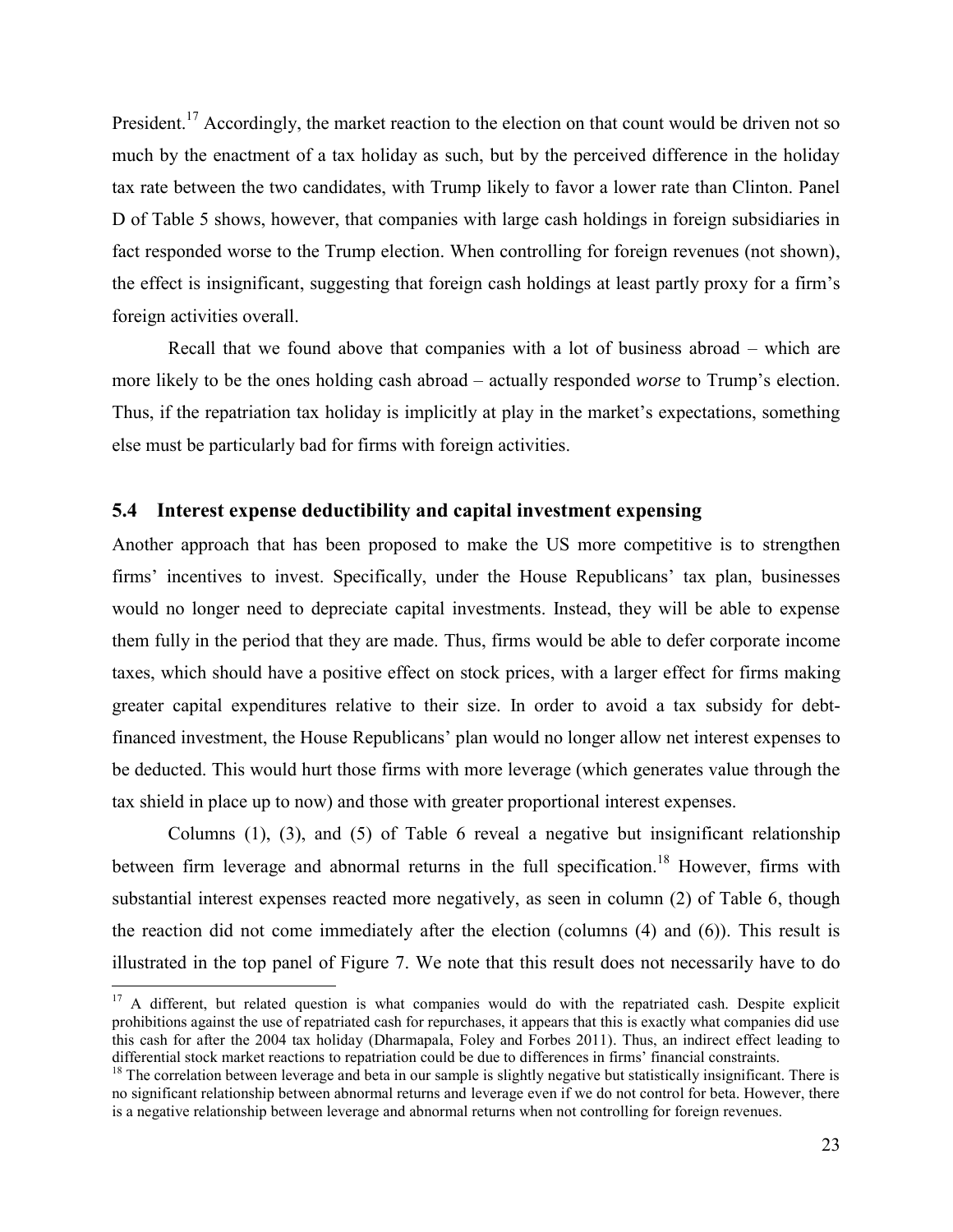with an expectation regarding interest deductibility being abolished, as deductions also lose value when taxes are slashed (as the market seems to expect, see Section 5.2).

#### **Table 6: Interest expense deductibility and expensing of capital expenditures**

This table presents OLS regressions of the abnormal returns from November 9, 2016 to December 31, 2016 (columns (1) and (2)), on November 9, 2016 (columns (3) and (4)), and from December 31, 2010 (columns (1) and (2)), on November 9, 2010 (columns (3) and (4)), and nonn<br>
November 10, 2016 to December 31, 2016 (columns (5) and (6)) on firm characteristics and<br>
Fama-French 30 industry fixed effects Fama-French 30 industry fixed effects. T-statistics based on robust standard errors are shown in parentheses. \*\*\*  $p<0.01$ , \*\*  $p<0.05$ , \*  $p<0.1$ 

|                                             | (1)                 | (2)         | (3)         | (4)         | (5)        | (6)                  |
|---------------------------------------------|---------------------|-------------|-------------|-------------|------------|----------------------|
| Dependent variable:                         | CAR Nov 9 to Dec 31 |             | AR Nov 9    |             |            | CAR Nov 10 to Dec 31 |
| Leverage                                    | $-2.152$            |             | $-0.565$    |             | $-1.461$   |                      |
|                                             | $(-0.69)$           |             | $(-0.49)$   |             | $(-0.54)$  |                      |
| Interest expenses in percent of assets      |                     | $-1.492**$  |             | $-0.212$    |            | $-1.246**$           |
|                                             |                     | $(-2.28)$   |             | $(-0.72)$   |            | $(-2.33)$            |
| Capital expenditures in percent of assets   | 0.033               | 0.131       | $-0.023$    | 0.001       | 0.036      | 0.109                |
|                                             | (0.15)              | (0.55)      | $(-0.25)$   | (0.01)      | (0.21)     | (0.58)               |
| Cash taxes paid in percent of pretax income | 0.008               | $-0.021$    | $0.038**$   | $0.032**$   | $-0.028$   | $-0.051$             |
|                                             | (0.19)              | $(-0.52)$   | (2.33)      | (1.99)      | $(-0.77)$  | $(-1.39)$            |
| Percent revenue from foreign sources        | $-0.081***$         | $-0.077***$ | $-0.037***$ | $-0.036***$ | $-0.045**$ | $-0.042*$            |
|                                             | $(-3.45)$           | $(-3.24)$   | $(-4.45)$   | $(-4.18)$   | $(-2.12)$  | $(-1.94)$            |
| Ln(Market value of equity)                  | 0.071               | $-0.152$    | $0.518***$  | $0.553***$  | $-0.428$   | $-0.679*$            |
|                                             | (0.15)              | $(-0.33)$   | (3.04)      | (2.93)      | $(-0.98)$  | $(-1.68)$            |
| Beta                                        | 3.808 **            | 3.339*      | $3.189***$  | $3.181***$  | 0.578      | 0.146                |
|                                             | (2.12)              | (1.83)      | (4.62)      | (4.24)      | (0.36)     | (0.09)               |
| Revenue growth rate                         | $-0.089**$          | $-0.090**$  | $-0.063***$ | $-0.063***$ | $-0.026$   | $-0.028$             |
|                                             | $(-2.34)$           | $(-2.41)$   | $(-3.15)$   | $(-3.18)$   | $(-0.86)$  | $(-0.92)$            |
| Profitability                               | $-0.029$            | $-0.089$    | 0.012       | $-0.002$    | $-0.038$   | $-0.084$             |
|                                             | $(-0.43)$           | $(-1.51)$   | (0.47)      | $(-0.08)$   | $(-0.64)$  | $(-1.62)$            |
| Constant                                    | $-1.851$            | 2.602       | $-8.007***$ | $-8.152***$ | 5.957      | 10.469**             |
|                                             | $(-0.34)$           | (0.48)      | $(-3.83)$   | $(-3.50)$   | (1.19)     | (2.21)               |
| Industry FE                                 | Yes                 | Yes         | Yes         | Yes         | Yes        | Yes                  |
| Observations                                | 354                 | 343         | 354         | 343         | 354        | 343                  |
| R-squared                                   | 0.249               | 0.261       | 0.332       | 0.336       | 0.230      | 0.244                |
|                                             |                     |             |             |             |            |                      |

We find no significant relationship between immediate or long-run abnormal returns and CAPEX, as can also be seen by the virtually flat regression lines in the bottom panel of Figure 8. (We control for leverage or interest expenses in these regressions, as any benefit from immediate expensing would be offset from the non-deductibility of interest, assuming the investments would have been financed with bonds, but the same result holds when not controlling for these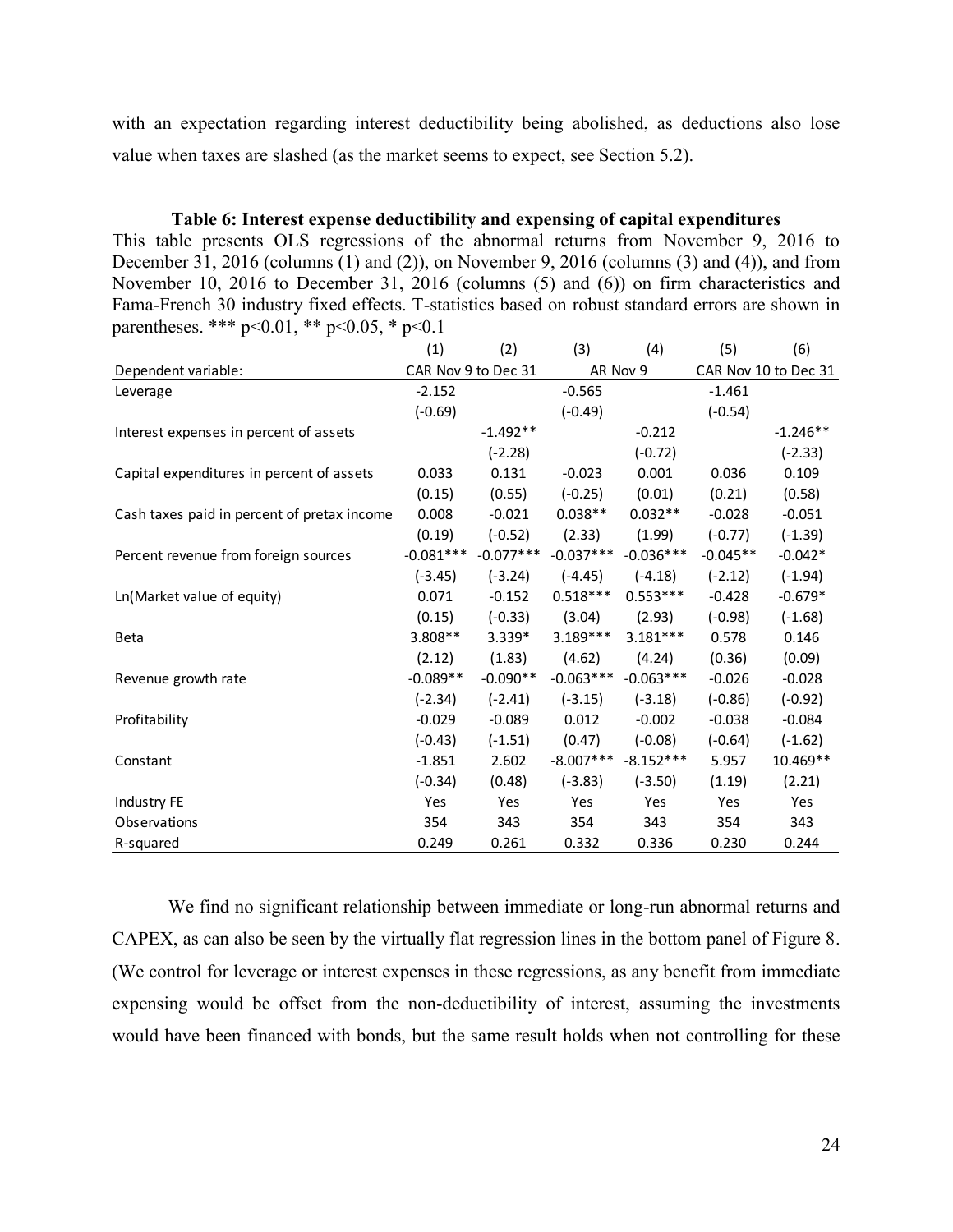

variables.) Thus, investors seemed to believe that either the Republicans' proposed capital expenditure rule is unlikely to have large effects, or that it is unlikely to be implemented.<sup>19</sup>

**Figure 7: Binned scatter plots of Interest expense in percent of assets (top two panels) and Capital expenditures in percent of assets (bottom two panels) against abnormal returns from November 9 to December 31, 2016 (left panels) and abnormal returns on November 9, 2016 (right panels)** 

(controlling for Fama-French 30 industries fixed effects)

<sup>&</sup>lt;sup>19</sup> While the House Republicans' plan removes interest deductibility for all firms and allows all firms to expense capital investments, Trump's plan, as described on <https://www.donaldjtrump.com/policies/tax-plan/>(visited on February 1, 2017), is to restrict the possibility to expense capital investment to manufacturers. These companies would be allowed to opt (once in three years) to expense, but would then give up the interest deduction. When restricting the sample to the 165 firms in SIC codes 2000 to 3999 (manufacturing), the coefficient on capital expenditures is positive in regressions like those in Table 6, but still below conventional significance levels.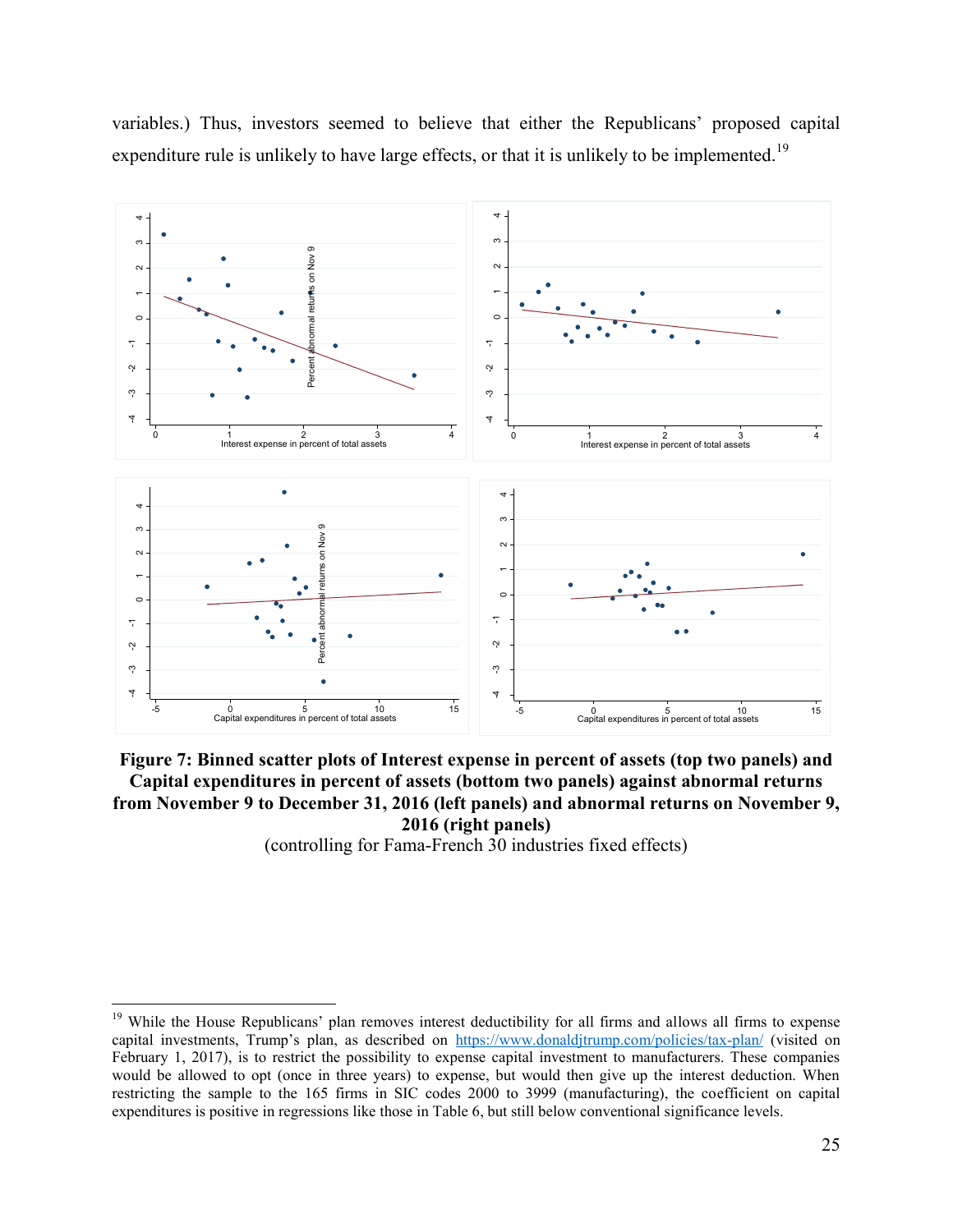### **5.5 Extreme returns**

A potential concern regarding the analysis so far is that extreme returns might confound our inferences. We now briefly present summary results for our key findings when adjusting outlier returns. Panel A of Table 7 shows results when abnormal returns are winsorized at the 1% and 99% levels, and Panel B trims the observations with the 1% highest and lowest returns. Virtually the same findings as before emerge, though often with higher statistical significance: Taxes and growth expectations were already reflected in stock prices on the day after the election, while foreign revenues and interest expenses took longer to have an effect.

#### **Table 7: Extreme returns**

This table presents OLS regressions of the abnormal returns from November 9, 2016 to December 31, 2016 (columns (1) and (2)), on November 9, 2016 (columns (3) and (4)), and from November 10, 2016 to December 31, 2016 (columns (5) and (6)) on firm characteristics and Fama-French 30 industry fixed effects. In Panel A, abnormal returns are winsorized at the 1% and 99% levels. In Panel B, abnormal returns are trimmed at the 1% and 99% level. T-statistics based on robust standard errors are shown in parentheses. \*\*\*  $p<0.01$ , \*\*  $p<0.05$ , \*  $p<0.1$ The A, absorbed at the 1% and 99% level. T-statis<br>
in parentheses. \*\*\*  $p<0.01$ , \*\*  $p<0.05$ , \*  $p<0.1$ <br>
(1) (2) (3) (4) (5) (6)

|                                                              | (1)                 | (2)         | (3)         | (4)         | (5)                  | (6)         |
|--------------------------------------------------------------|---------------------|-------------|-------------|-------------|----------------------|-------------|
| Panel A: Abnormal returns winsorized at the 1% and 99% level |                     |             |             |             |                      |             |
| Dependent variable:                                          | CAR Nov 9 to Dec 31 |             |             | AR Nov 9    | CAR Nov 10 to Dec 31 |             |
| Cash taxes paid in percent of pretax income                  | 0.019               | $-0.012$    | $0.028**$   | $0.036***$  | 0.006                | $-0.032$    |
|                                                              | (0.54)              | $(-0.34)$   | (2.17)      | (2.65)      | (0.21)               | $(-1.08)$   |
| Percent revenue from foreign sources                         |                     | $-0.083***$ |             | $-0.035***$ |                      | $-0.053***$ |
|                                                              |                     | $(-4.01)$   |             | $(-4.34)$   |                      | $(-3.03)$   |
| Interest expense in percent of assets                        | $-1.721***$         | $-1.594***$ | $-0.596**$  | $-0.342$    | $-0.991**$           | $-1.151**$  |
|                                                              | $(-3.21)$           | $(-2.64)$   | $(-2.40)$   | $(-1.34)$   | $(-2.15)$            | $(-2.39)$   |
| Capital expenditures in percent of assets                    | 0.038               | 0.128       | 0.034       | 0.005       | 0.003                | 0.111       |
|                                                              | (0.19)              | (0.57)      | (0.44)      | (0.07)      | (0.02)               | (0.61)      |
| Ln(Market value of equity)                                   | $-0.648$            | $-0.092$    | 0.145       | $0.458***$  | $-0.777**$           | $-0.546$    |
|                                                              | $(-1.64)$           | $(-0.22)$   | (0.92)      | (2.78)      | $(-2.31)$            | $(-1.51)$   |
| <b>Beta</b>                                                  | 1.751               | $3.016*$    | $2.558***$  | $3.039***$  | $-0.908$             | 0.015       |
|                                                              | (1.26)              | (1.75)      | (4.22)      | (4.44)      | $(-0.73)$            | (0.01)      |
| Percent revenue growth                                       | $-0.090***$         | $-0.095***$ | $-0.042***$ | $-0.053***$ | $-0.044*$            | $-0.040$    |
|                                                              | $(-3.09)$           | $(-2.75)$   | $(-3.09)$   | $(-3.71)$   | $(-1.84)$            | $(-1.48)$   |
| Profitability                                                | $-0.104*$           | $-0.084$    | $-0.016$    | 0.001       | $-0.082$             | $-0.079$    |
|                                                              | $(-1.74)$           | $(-1.47)$   | $(-0.60)$   | (0.02)      | $(-1.63)$            | $(-1.58)$   |
| Constant                                                     | 6.843               | 2.388       | $-4.008**$  | $-7.017***$ | $10.223**$           | 8.960**     |
|                                                              | (1.45)              | (0.47)      | $(-1.99)$   | $(-3.40)$   | (2.51)               | (2.06)      |
| Industry FE                                                  | Yes                 | Yes         | Yes         | Yes         | Yes                  | Yes         |
| Observations                                                 | 413                 | 343         | 413         | 343         | 413                  | 343         |
| R-squared                                                    | 0.247               | 0.288       | 0.355       | 0.385       | 0.236                | 0.276       |

[continued on next page]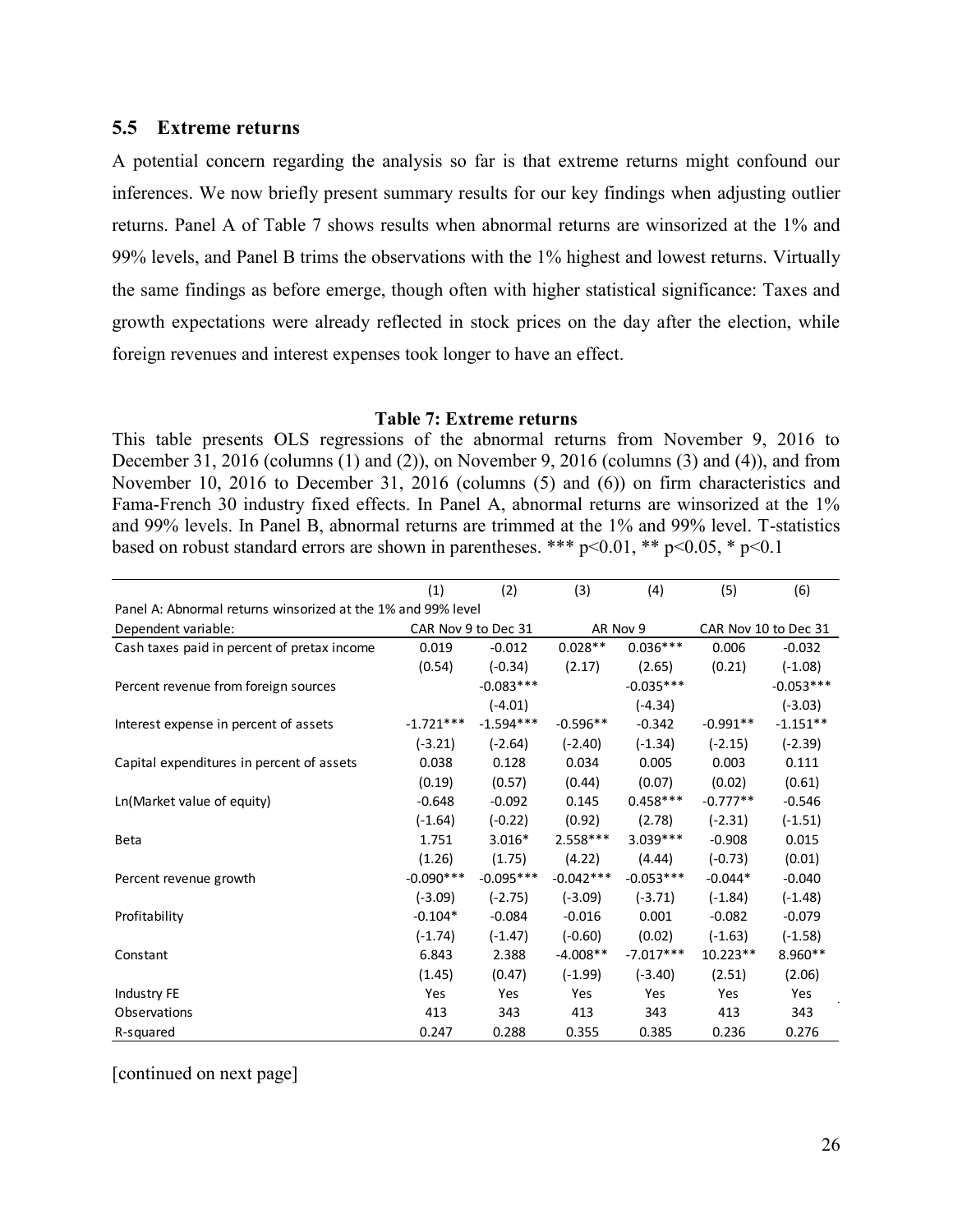|                                                           | (1)         | (2)                 | (3)         | (4)         | (5)                  | (6)         |
|-----------------------------------------------------------|-------------|---------------------|-------------|-------------|----------------------|-------------|
| Panel B: Abnormal returns trimmed at the 1% and 99% level |             |                     |             |             |                      |             |
| Dependent variable:                                       |             | CAR Nov 9 to Dec 31 |             | AR Nov 9    | CAR Nov 10 to Dec 31 |             |
| Cash taxes paid in percent of pretax income               | 0.040       | 0.020               | $0.033***$  | $0.037***$  | 0.023                | $-0.004$    |
|                                                           | (1.20)      | (0.58)              | (2.67)      | (2.85)      | (0.86)               | $(-0.17)$   |
| Percent revenue from foreign sources                      |             | $-0.096***$         |             | $-0.034***$ |                      | $-0.065***$ |
|                                                           |             | $(-5.55)$           |             | $(-4.31)$   |                      | $(-4.26)$   |
| Interest expense in percent of assets                     | $-2.035***$ | $-1.963***$         | $-0.586***$ | $-0.500**$  | $-0.718*$            | $-0.749*$   |
|                                                           | $(-4.57)$   | $(-3.87)$           | $(-2.97)$   | $(-2.18)$   | $(-1.69)$            | $(-1.77)$   |
| Capital expenditures in percent of assets                 | $-0.024$    | 0.063               | $-0.014$    | $-0.014$    | 0.077                | 0.191       |
|                                                           | $(-0.14)$   | (0.33)              | $(-0.22)$   | $(-0.21)$   | (0.52)               | (1.14)      |
| Ln(Market value of equity)                                | $-0.684*$   | $-0.042$            | 0.120       | $0.372**$   | $-0.694**$           | $-0.348$    |
|                                                           | $(-1.84)$   | $(-0.11)$           | (0.82)      | (2.35)      | $(-2.19)$            | $(-1.07)$   |
| <b>Beta</b>                                               | 0.587       | 1.567               | $1.909***$  | $2.527***$  | $-1.752$             | $-1.056$    |
|                                                           | (0.47)      | (1.06)              | (3.51)      | (4.08)      | $(-1.55)$            | $(-0.80)$   |
| Percent revenue growth                                    | $-0.087***$ | $-0.094***$         | $-0.039***$ | $-0.042***$ | $-0.065***$          | $-0.068**$  |
|                                                           | $(-3.34)$   | $(-3.20)$           | $(-3.44)$   | $(-3.40)$   | $(-2.77)$            | $(-2.57)$   |
| Profitability                                             | $-0.083$    | $-0.054$            | $-0.023$    | $-0.006$    | $-0.082*$            | $-0.073$    |
|                                                           | $(-1.44)$   | $(-1.01)$           | $(-0.93)$   | $(-0.23)$   | $(-1.70)$            | $(-1.53)$   |
| Constant                                                  | $8.257*$    | 3.350               | $-3.003*$   | $-5.355***$ | $9.238**$            | 6.980*      |
|                                                           | (1.85)      | (0.73)              | $(-1.66)$   | $(-2.75)$   | (2.37)               | (1.73)      |
| Industry FE                                               | Yes         | Yes                 | Yes         | Yes         | Yes                  | Yes         |
| Observations                                              | 405         | 335                 | 403         | 337         | 406                  | 336         |
| R-squared                                                 | 0.274       | 0.336               | 0.365       | 0.398       | 0.266                | 0.325       |

## **Table 7: Extreme returns** [continued from previous page]

# **6 Conclusion**

The election of Donald J. Trump as the 45<sup>th</sup> President of the United States of America surprised the nation and its investors. As expected, company stock reactions to the election reflect expected benefits and costs for shareholders. Investors clearly expect US corporate taxes to be cut (resulting in relative advantages for companies that had so far been paying high taxes). They worry substantially about US companies with significant non-US revenues. And they so far seem to think that changes in plans regarding the deductibility of capital expenses are either not likely to be implemented, or that they will not, in fact, benefit companies that need to make such investments. Overall, our results suggest that while investors incorporated the expected consequences of the election for US growth and tax policy into prices relatively quickly, it took them more time to digest the consequences of shifts in trade policy on firms' prospects. Alternatively, statements by the incoming administration or members of Congress in the postelection period provided the market with new information, implying that internationally-oriented firms were likely to suffer differentially.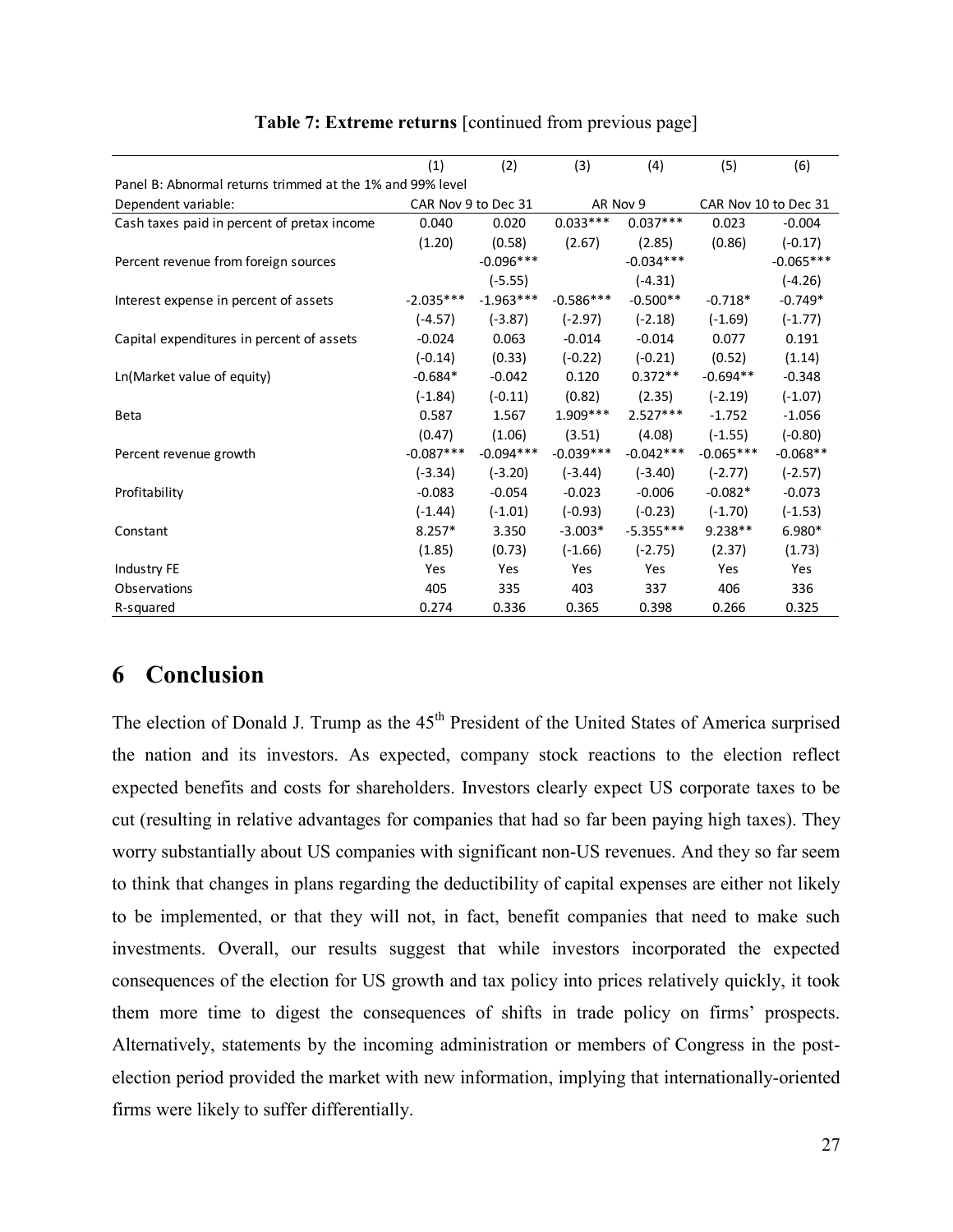Besides a study of stock market reactions, this election is likely to spur additional work exploiting this shock in the study of empirical corporate finance topics. Whenever researchers need an unanticipated change of expectations regarding future taxes, for example, the Trump victory should prove useful.

It is important to caution the reader that substantial new information will unfold as the Trump Presidency progresses. Important elements of the short-term expectations about policies and their effects on company fortunes, whether for the day beyond or the seven weeks beyond Election Day, may well reverse themselves when policies are actually implemented. Whatever one's politics, the initial days of the Trump Presidency lend confidence to one prediction: significant policy surprises, and significant changes in company stock prices, lurk in the nearand not-so-near term future.